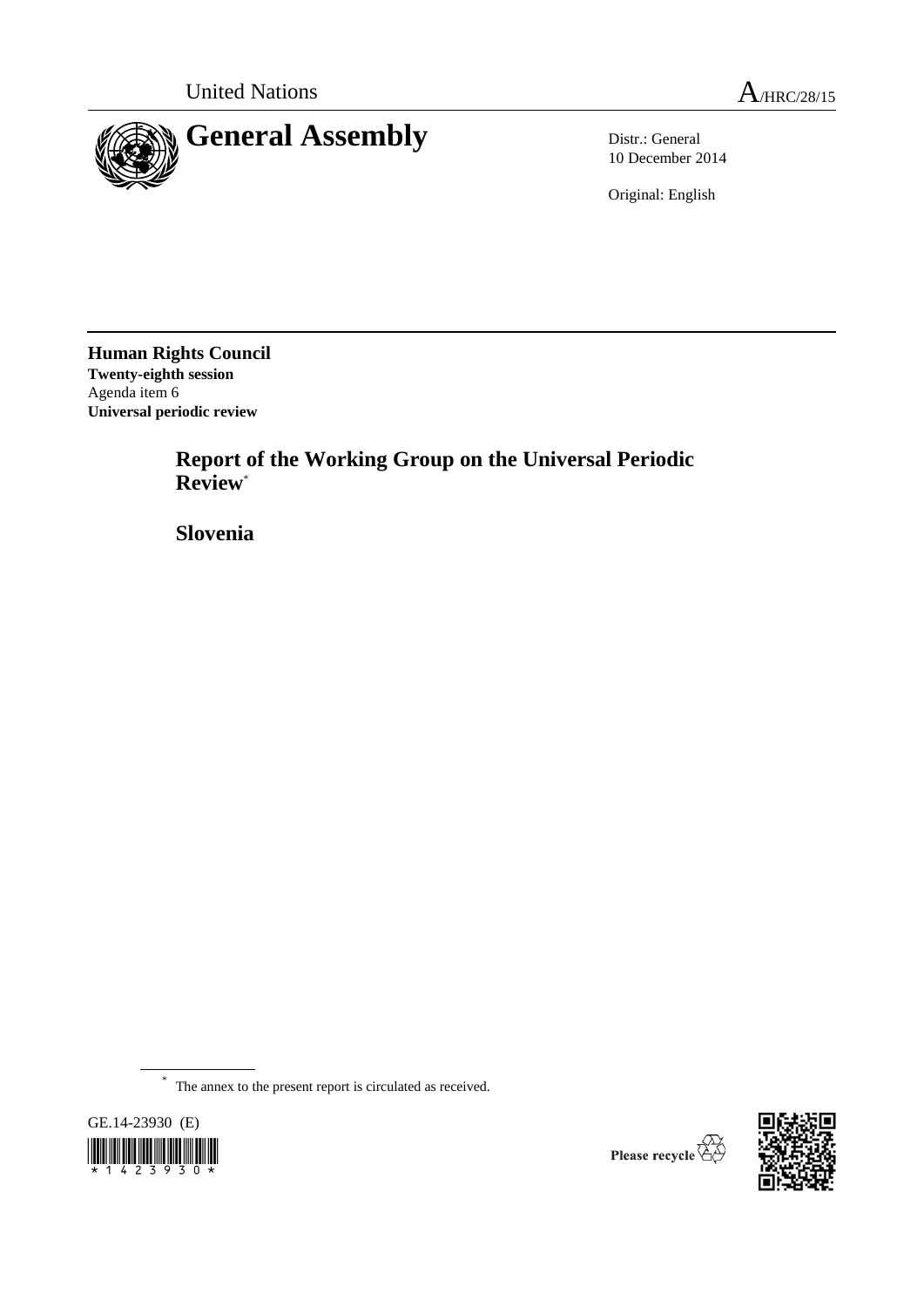### **A/HRC/28/15**

# Contents

|       |           | Paragraphs  | Page          |
|-------|-----------|-------------|---------------|
|       |           | $1 - 4$     | 3             |
|       |           | $5 - 114$   | 3             |
|       | A.        | $5 - 17$    | $\mathcal{R}$ |
|       | <b>B.</b> | $18 - 114$  | 5             |
| Н.    |           | $115 - 116$ | 13            |
| Annex |           |             |               |
|       |           |             | 23            |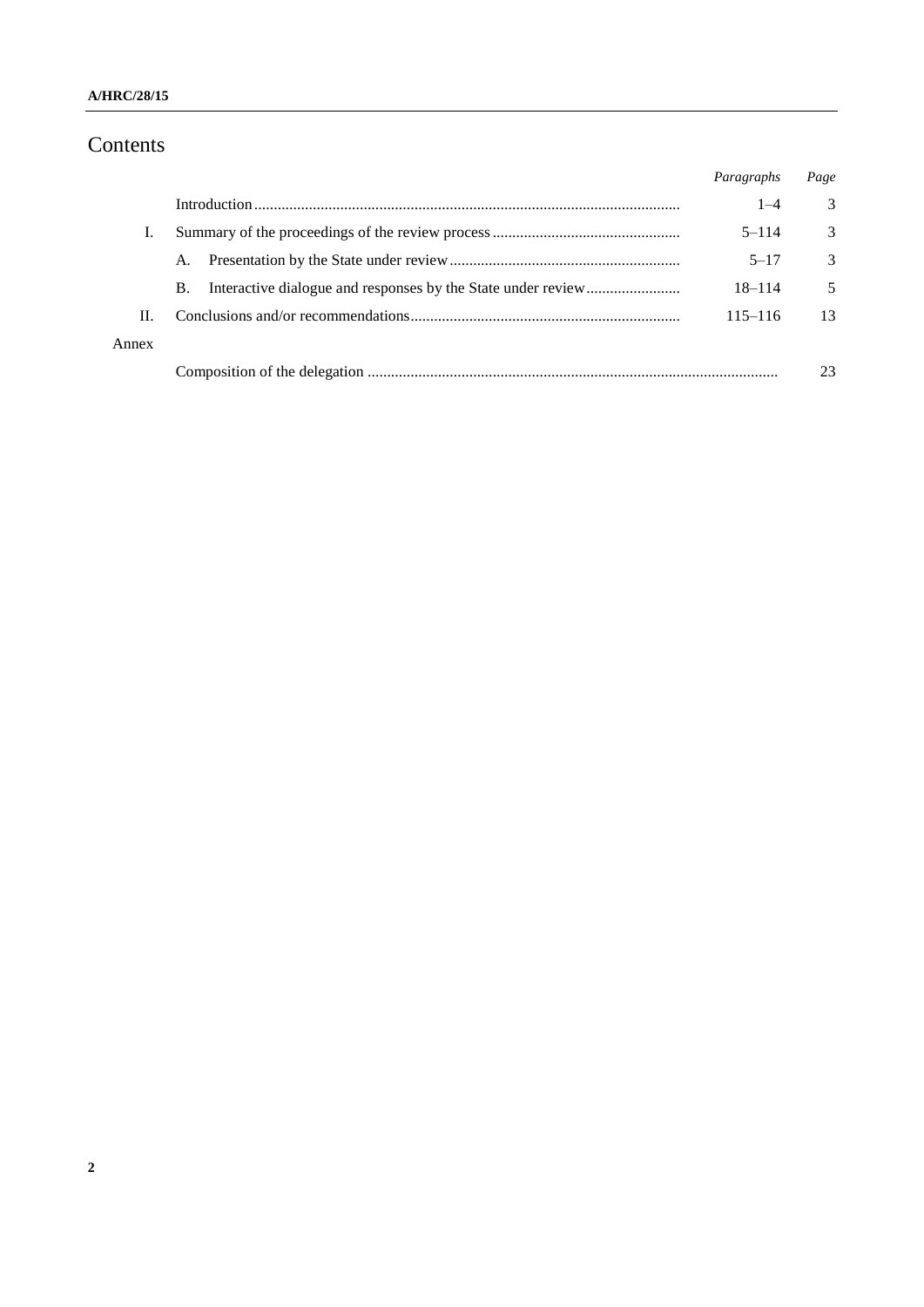# **Introduction**

1. The Working Group on the Universal Periodic Review, established in accordance with Human Rights Council resolution 5/1 of 18 June 2007, held its twentieth session from 27 October to 7 November 2014. The review of Slovenia was held at the 13th meeting on 4 November 2014. The delegation of Slovenia was headed by Goran Klemenčič, Minister of Justice. At its 17th meeting, held on 6 November 2014, the Working Group adopted the report on Slovenia.

2. On 15 January 2014, the Human Rights Council selected the following group of rapporteurs (troika) to facilitate the review of Slovenia: Botswana, Italy and Viet Nam.

3. In accordance with paragraph 15 of the annex to resolution 5/1 and paragraph 5 of the annex to resolution 16/21, the following documents were issued for the review of Slovenia:

(a) A national report submitted/written presentation made in accordance with paragraph 15 (a) (A/HRC/WG.6/20/SVN/1);

(b) A compilation prepared by the Office of the United Nations High Commissioner for Human Rights (OHCHR) in accordance with paragraph 15 (b) (A/HRC/WG.6/20/SVN/2);

(c) A summary prepared by OHCHR in accordance with paragraph 15 (c) (A/HRC/WG.6/20/SVN/3).

4. A list of questions prepared in advance by Belgium, the Czech Republic, Germany, Mexico, the Netherlands, Norway, Spain and the United Kingdom of Great Britain and Northern Ireland was transmitted to Slovenia through the troika. Those questions are available on the extranet of the universal periodic review.

## **I. Summary of the proceedings of the review process**

#### **A. Presentation by the State under review**

5. The delegation of Slovenia reiterated that human rights were among the key principles upon which the Republic of Slovenia was built. It reported that since the submission of its national report, the participation of women in the national assembly and in the Government had increased. Since mid-October an important new draft of a law on same-sex civil partnerships was under public discussion.

6. The delegation stated that the Government had substantially reduced the backlog in reporting to the human rights treaty bodies and added that in July 2014, Slovenia had submitted its third report under the International Covenant on Civil and Political Rights (ICCPR) and its initial report under the [Convention on the Rights of Persons with](http://www.ohchr.org/EN/HRBodies/CRPD/Pages/ConventionRightsPersonsWithDisabilities.aspx)  [Disabilities](http://www.ohchr.org/EN/HRBodies/CRPD/Pages/ConventionRightsPersonsWithDisabilities.aspx) (CRPD). It had also just submitted an updated common core document.

7. Some areas where Slovenia has achieved significant progress since 2010 were highlighted. The delegation underscored the measures taken to resolve the status of persons erased from the register of permanent residents. A law regulating their status was passed in 2010 and gave the erased the possibility to regulate their status and obtain permanent residence permits from the erasure onwards. A special compensation scheme took effect in June 2014, according to which a beneficiary can claim compensation.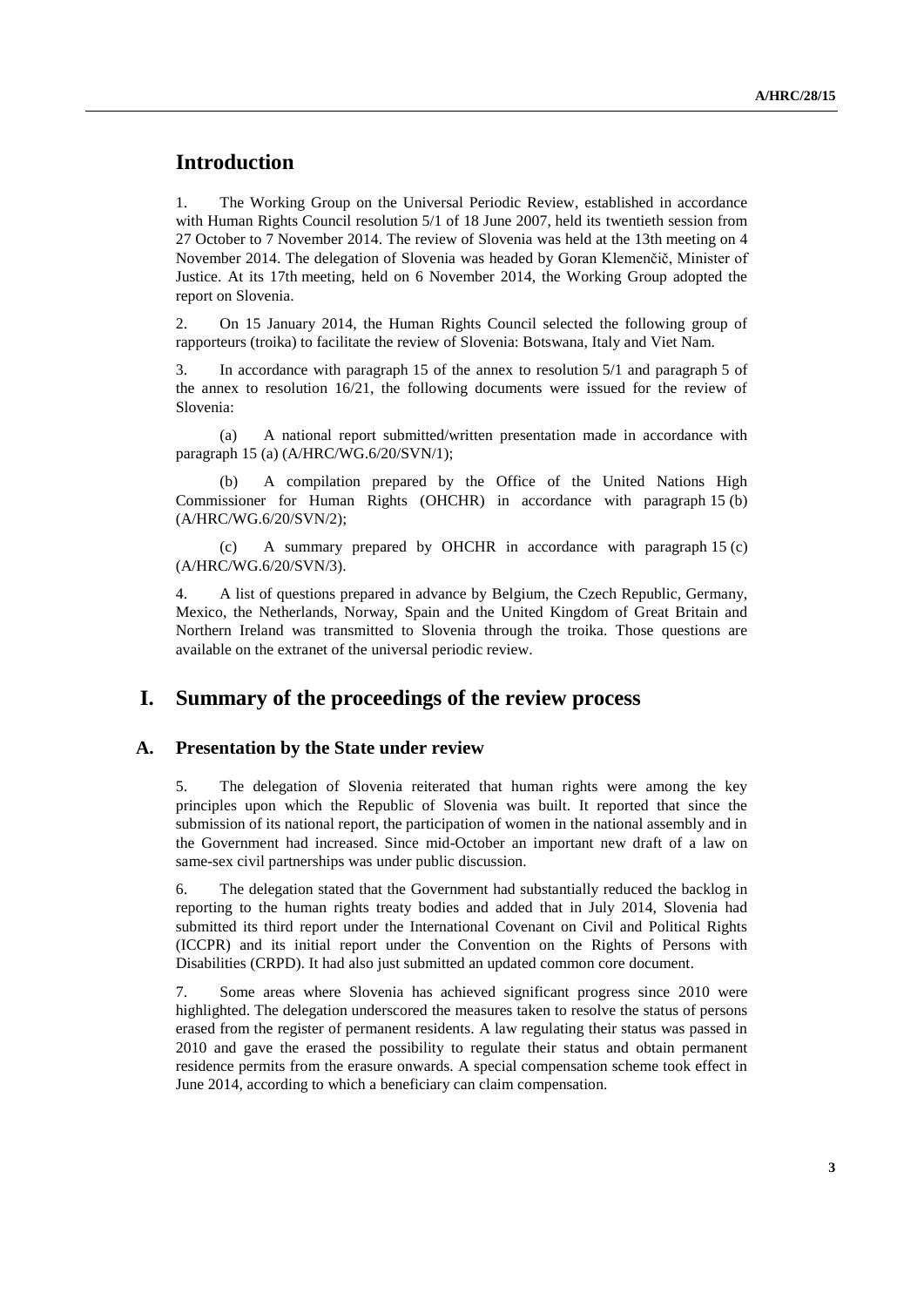8. Slovenia stated it had further reduced court backlogs to the point where they could no longer be considered a systemic problem.

9. Touching upon austerity measures, the delegation assured they were carefully reexamined with a view to minimizing the impact on the most vulnerable. Social transfers played a very important role in poverty reduction in Slovenia.

10. The delegation addressed questions received in advance of the interactive dialogue, first providing additional information regarding questions received from the Czech Republic, Mexico, the Netherlands, Spain and the United Kingdom of Great Britain and Northern Ireland on the erased and presenting the concrete measures in the Compensation Act.

11. On the questions received in advance from Belgium, Germany, the Netherlands, Norway and the United Kingdom of Great Britain and Northern Ireland about the Roma, the delegation referred to the improvement in the housing conditions of the Roma, which is a priority of the National Programme of Measures for Roma for the period 2010–2015 and with progress reached in many Roma settlements during recent years.

12. On trafficking in human beings, in response to inquiries by the Czech Republic, Mexico, the Netherlands, Norway and the United Kingdom of Great Britain and Northern Ireland, the delegation reiterated the importance it attaches to the issue. The delegation asserted that the National Coordinator reports annually to the Government and the National Assembly on preventive measures and assistance to all victims of trafficking.

13. In answering Belgium on discrimination against the children of same-sex couples in schools, based on their family's sexual orientation, the delegation, in presenting relevant awareness-raising activities, highlighted a book "My name is Damjan" on lesbian, gay, bisexual, transgender and intersex (LGBTI) persons that all secondary school students were receiving during the current school year. In responses to the question of Spain, it explained that the Slovenian Ministry of Health and the blood transfusion service were currently considering their existing practices, with a view to adapting it to both medical requirements for ensuring a high level of protection for recipients of blood and the principle of nondiscrimination.

14. In addressing a question from Mexico, the delegation reiterated that in Slovenia, gender equality is a right, a goal and a horizontal principle permeating all spheres of life of both women and men during all periods of life. Slovenia further specified the position of women in the labour market, whereby the wage gap is among the lowest in Europe, i.e. approximately 2.5 per cent in 2012. He also presented an important awareness-raising project in regard to combating violence against women: "VESNA — to live a life free of violence."

15. The delegation addressed questions by Norway about overcrowding in Slovene prisons, explaining that overcrowding was only an issue in one prison during a short time period and was being remedied by various measures. Regarding the ruling of the European Court on Human Rights foreign currency deposits in Ljubljanska Banka, the Government had appointed a working group for its implementation and was preparing an action plan, which will be presented to the Committee of Ministers of the Council of Europe by mid-January 2015.

16. The delegation also emphasized that discussions on the strengthening of the Human Rights Ombudsperson are currently ongoing, in order to qualify for Group A accreditation status by the International Coordinating Committee of National Institutions for the Promotion and Protection of Human Rights.

17. The delegation addressed questions by Belgium, explaining that interministerial coordination procedures were under way regarding ratification of the Optional Protocol to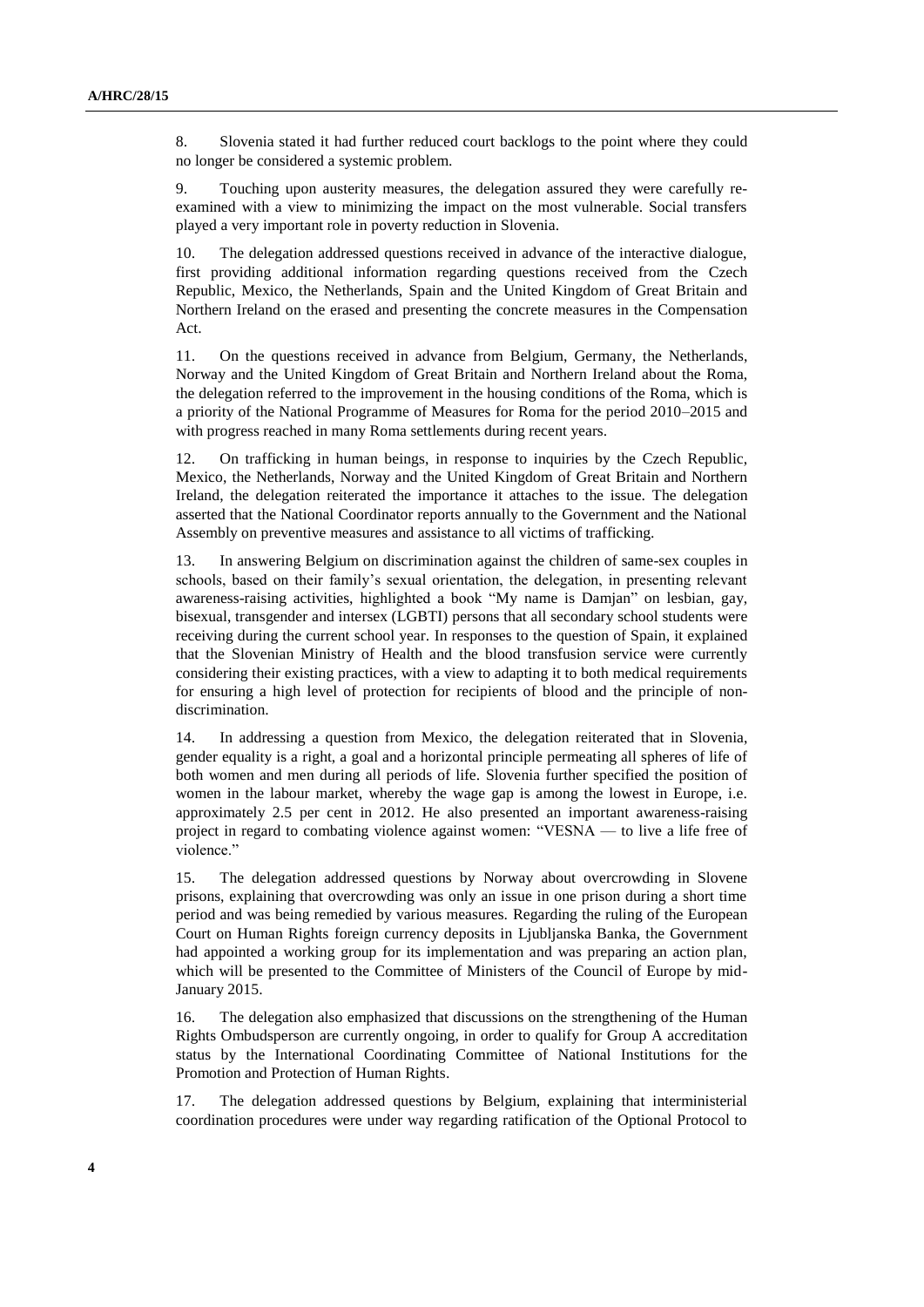the International Covenant on Economic, Social and Cultural Rights and the Optional Protocol to the Convention on the Rights of the Child (CRC) on a communications procedure and that ratification of the International Convention for the Protection of All Persons from Enforced Disappearance (ICPPED) was under discussion in Slovenia, as was also the ratification of the amendment to article 8 of the [International Convention on the](http://www.ohchr.org/EN/ProfessionalInterest/Pages/CERD.aspx)  [Elimination of All Forms of Racial Discrimination](http://www.ohchr.org/EN/ProfessionalInterest/Pages/CERD.aspx) (ICERD).

### **B. Interactive dialogue and responses by the State under review**

18. During the interactive dialogue, 72 delegations made statements. Recommendations made during the dialogue are to be found in section II of the present report.

19. The Islamic Republic of Iran welcomed the signature and ratification of international instruments and changes to health-care legislation, including the Health Services Act. It reiterated concerns expressed by OHCHR regarding violence against women and children, domestic violence and violence against Roma.

20. Iraq commended actions to implement the recommendations accepted during the first cycle of the universal periodic review. It also welcomed measures regarding domestic violence, trafficking in persons and the protection of children. It noted guarantees of equal treatment for all and protection from discrimination.

21. Ireland welcomed the standing invitation to special procedures and progress regarding "erased" persons, reiterating concerns on implementation in that regard. It noted slow progress regarding A status accreditation for the Human Rights Ombudsman, despite acceptance of the relevant recommendations.

22. Israel welcomed measures regarding social protection, children and youth and trafficking in persons. It expressed concern regarding discrimination towards citizens and migrants, noting the failure to implement recommendations regarding discrimination against Roma accepted during the first cycle of the universal periodic review.

23. Italy welcomed measures to combat violence against women, asking for implementation details and any best practices regarding the national programme on prevention of family violence, and whether a new programme was being considered. It noted efforts regarding Roma rights and minority languages.

24. Kuwait welcomed the efforts regarding women's and children's rights, education, integrity and corruption, and the reduction in the court backlog. It called for more women in high-level political positions and implementation of the Special Rapporteur's recommendations on water and sanitation, noting cooperation.

25. Malaysia appreciated the measures to implement the recommendations accepted during the first cycle of the universal periodic review, particularly progress on facilitating places of worship for minority groups, on which it urged further action. It called for policies and programmes to reduce prejudice towards minority groups.

26. Montenegro noted the implementation of previously accepted recommendations, welcoming amendments to the criminal code. It asked how the Employment Relationship Act had affected women's participation in public and private labour markets and requested information on the national programme of measures for Roma, noting progress.

27. Morocco noted the information on the implementation of previously accepted recommendations and measures to strengthen the institutional framework, notably through the Human Rights Ombudsman. It welcomed amendments to the criminal code and measures to incorporate human rights education into school programmes and training modules.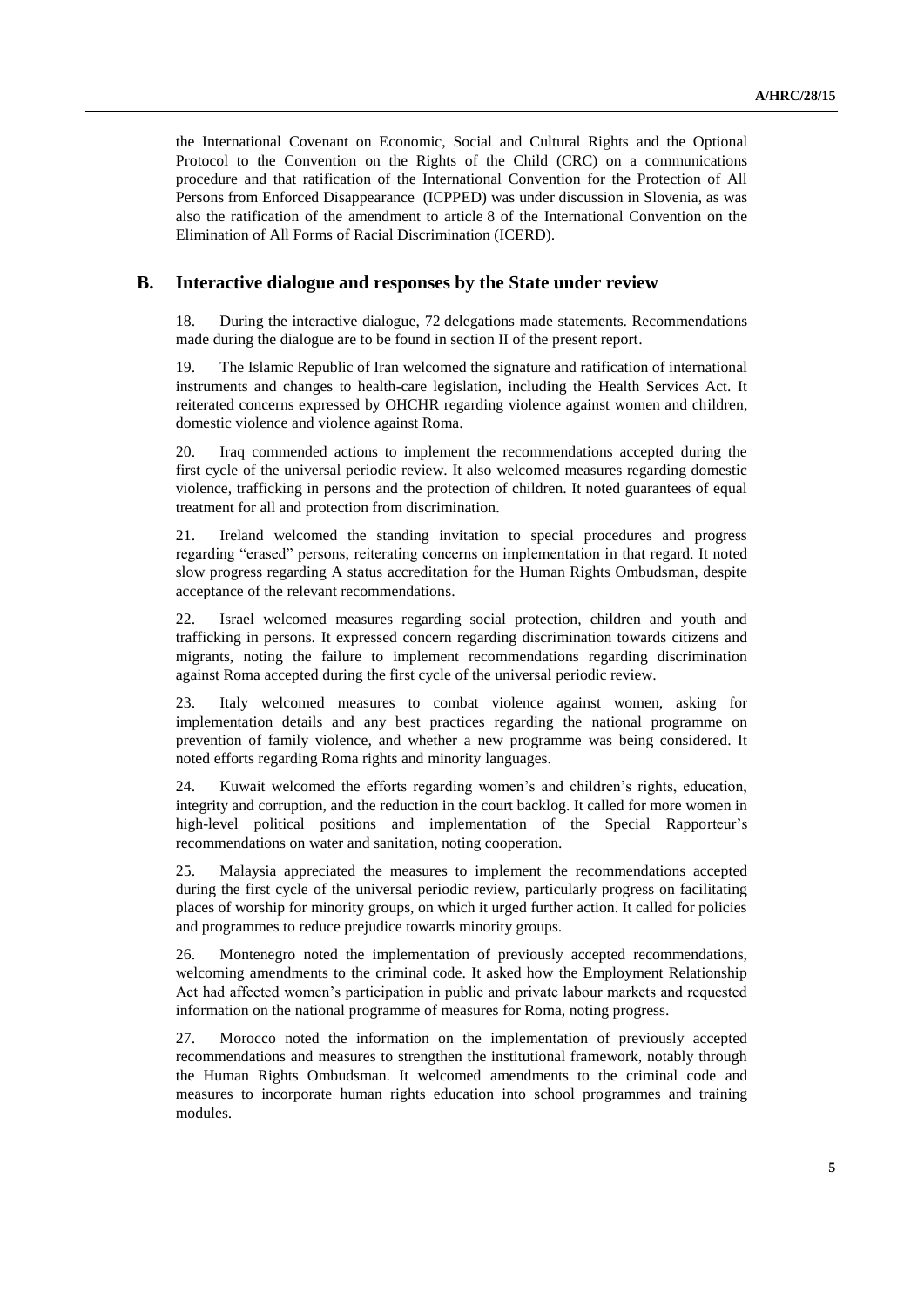28. The Netherlands welcomed progress regarding the efficiency of the legal system and the backlog of cases. It commended the efforts on gender equality and violence against women, stressing the importance of protecting women and girls and improving the treatment of minorities.

29. New Zealand welcomed the opportunity to discuss human rights issues of shared concern and recognized the challenges faced. It offered to share its own experiences in dealing with the issue of domestic violence with Slovenia.

30. Nicaragua highlighted Slovenia's progress in combating trafficking in persons, in line with the recommendations made during the first cycle. It also welcomed the progress made in terms of gender equality and the empowerment and increased participation of women in decision-making.

31. Nigeria applauded the progress made regarding children's rights and urged incorporation of the views of children into relevant decision-making processes. It acknowledged the compulsory health insurance scheme and encouraged the introduction of better provisions for retired persons and ill persons.

32. Norway regretted the reduced inclusivity of the universal periodic review process, noting interruptions in the work of the relevant interdepartmental committee. It noted the previous recommendations regarding Roma that had been accepted, welcoming cooperation in that regard. It welcomed measures regarding human trafficking and children's rights.

33. Pakistan called for further efforts to address discrimination against religious and ethnic minorities, particularly regarding health, education and the prevention of torture by law enforcement agencies. It echoed concerns raised by the Committee on the Elimination of Racial Discrimination over inadequate prosecution of racially motivated offences.

34. The Philippines welcomed Slovenia's efforts to fight trafficking in persons and protect the rights of migrants. It stressed that adequate resources are needed for the implementation of programmes on family violence, children and youth, persons with disabilities and against discrimination.

35. Poland welcomed efforts by Slovenia to comply with the recommendations accepted during the first cycle of the universal periodic review. However, it expressed concern regarding the juvenile justice system and the situation of children from minority groups.

36. Portugal welcomed efforts to enhance the role of women in society and the labour market and the plan to implement Security Council resolution 1325 (2000), which represented progress towards ending violence against women and girls. It commended the efforts to combat discrimination.

37. The Republic of Moldova inquired about the effects of applying the upgraded police restraining orders. It noted with appreciation the steps taken by Slovenia to prevent and combat trafficking in persons.

38. The Russian Federation noted Slovenia's efforts to protect human rights. It noted, however, that the situation of Roma remained problematic and the special legal status and rights granted to the Roma community had not been implemented in practice.

39. Saudi Arabia noted institutional changes and the adoption of laws and policies to protect and promote human rights. It also noted the programmes that had been implemented to address needs of persons in poverty and the rights of children.

40. Senegal noted with satisfaction the progress made in the area of social protection, protection of children, the fight against discrimination and domestic violence, as well as housing and health care for migrants and asylum seekers.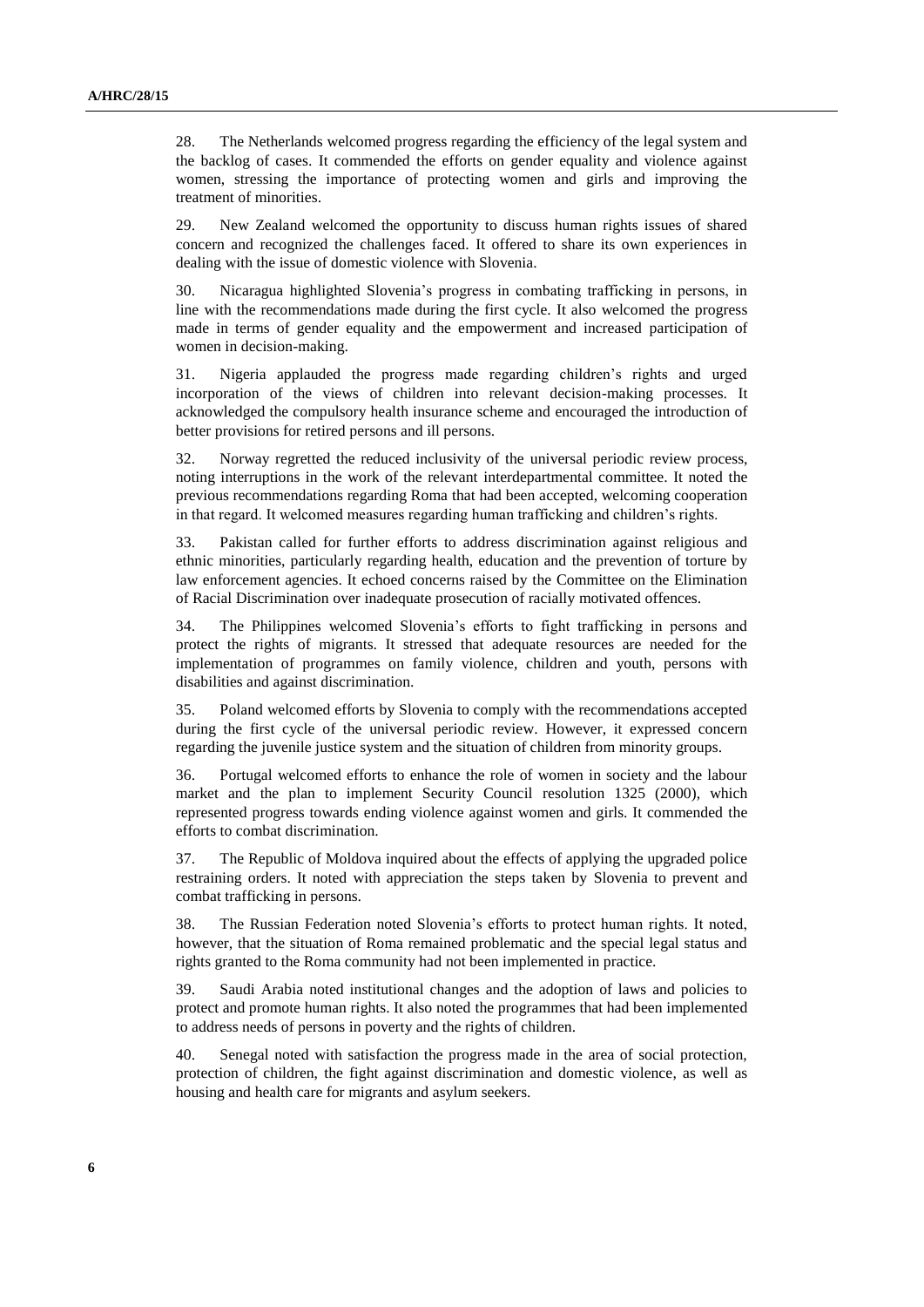41. Serbia encouraged Slovenia to continue its efforts in implementing the recommendations from the first review and to have an inclusive interpretation of the Act on the Legal Status of Citizens of Former Yugoslavia Living in Slovenia.

42. Sierra Leone commended Slovenia for setting up robust legal and institutional frameworks to address human rights, ensure social rights and reduce poverty, despite the economic situation. It encouraged Slovenia to bring the Office of the Ombudsman into line with the Paris Principles.

43. Slovakia commended Slovenia for ratifying several international human rights instruments and for its efforts to improve the integration of Roma and combat discrimination against Roma. It encouraged Slovenia to continue modernizing Roma settlements and ensuring funding for Roma teaching assistants.

44. Spain welcomed Slovenia's institutional structure to combat discrimination, but stressed the need for enhanced coordination within it. It lauded Slovenia's progress in the protection of persons with disabilities, but expressed concerns regarding the rights of Roma and homosexual couples.

45. Sri Lanka commended the efforts to enhance the legal and institutional framework and to promote the rights of women, children and Roma. It encouraged Slovenia to safeguard the rights of the most vulnerable groups through social assistance.

46. Sweden welcomed Slovenia's commitment to combating violence and discrimination on all grounds, including sexual orientation and gender identity. However, it noted the concern expressed by the Committee on the Rights of the Child about discrimination against the children of same-sex couples.

47. Thailand noted with appreciation the inclusive compulsory health insurance scheme. However, it noted reports of an increasing number of persons without adequate health insurance and asked for more information about existing gaps. It also noted the challenges faced by minorities.

48. The former Yugoslav Republic of Macedonia welcomed the ratification of international human rights instruments and the progress made since the first cycle of the universal periodic review regarding "erased" persons and the consultative body for the situation of persons from former Yugoslav republics. It requested information on monitoring and corrective measures concerning discrimination against Roma.

49. Tunisia noted the ratification of regional and international instruments, the amended constitution and criminal code and the efforts made against human trafficking and racial discrimination. It encouraged Slovenia to reform the Human Rights Ombudsman to comply with the Paris Principles.

50. Turkey asked for more information on the resolution on the national social assistance programme 2013–2020 and the national reform programmes. It observed Slovenia's determination to resolve the issue of "erased persons".

51. Ukraine recognized Slovenia's commitment to human rights and its efforts to improve the institutional and legislative framework, including the ratification of international instruments. It noted the steps taken to protect persons with a disability,and encouraged Slovenia to continue related programmes and to allocate resources for their implementation.

52. The United Kingdom of Great Britain and Northern Ireland noted the steps taken to resolve the status of "erased" persons. It encouraged Slovenia to make further efforts for the restoration of their rights and to close legal gaps in that regard. It also encouraged measures to eliminate discrimination against Roma.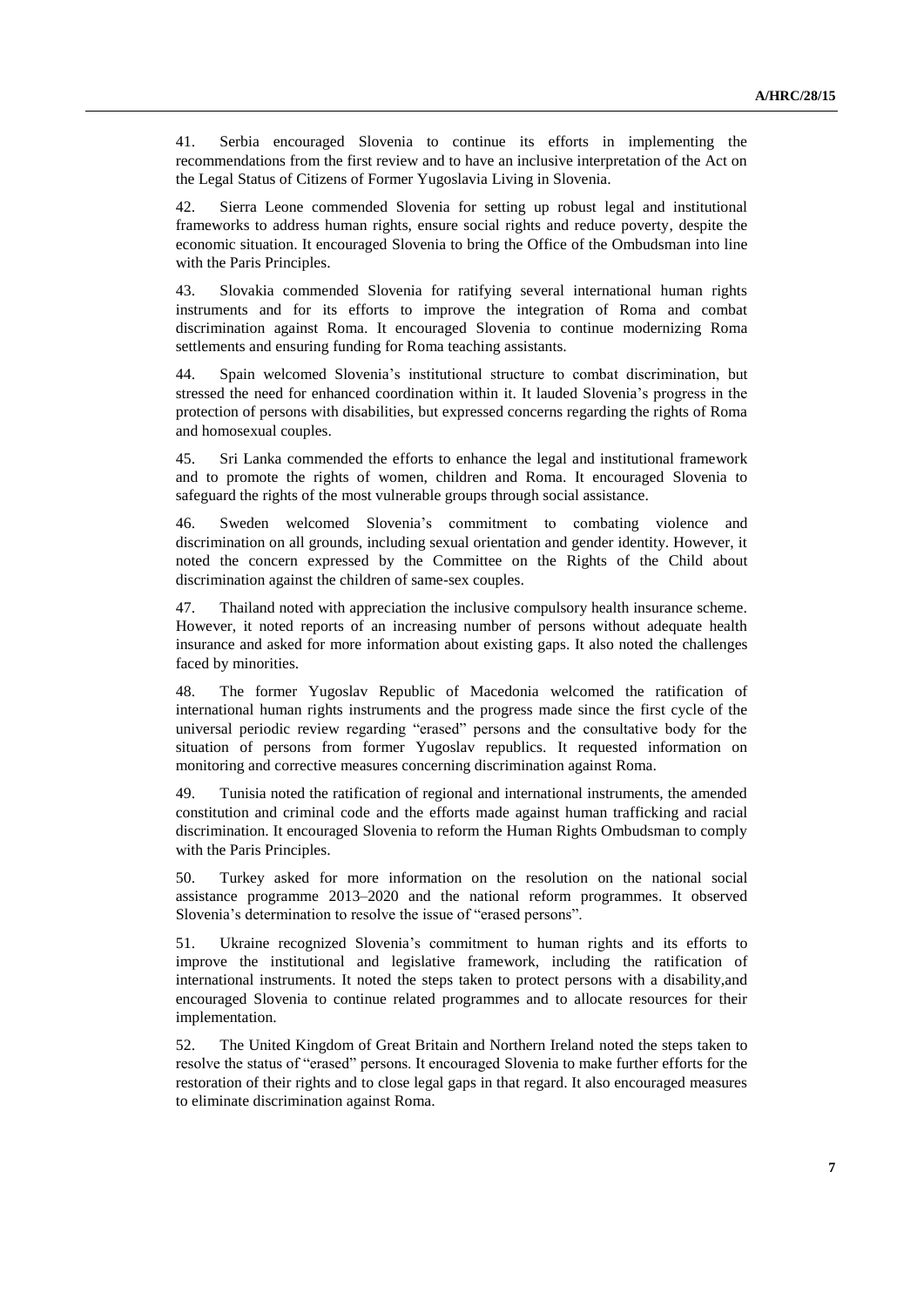53. Regarding the rights of the Roma population, the delegation of Slovenia recalled that Roma had special protection under the constitution and through the 2007 Roma Community Act. A national programme of measures for Roma for the period 2015–2020 was being developed to follow up on the existing one and would focus on living conditions, employment, social inclusion, health, culture and languages.

54. Recognizing the ongoing challenge of human rights and social inclusion, the delegation noted a significant improvement, owing to government efforts and those of the international community and non-governmental organizations. Dialogue between the Government and communities had improved. Targeted programmes included community policing and training for police officers, and the first female Roma police officer had entered the police force.

55. School classes were not segregated; Roma children were part of the mainstream education system. However, under the strategy for the education of Roma, Roma teaching assistants were employed to improve achievements and attendance at school, and provided a bridge between the school and national authorities and the Roma community.

56. The delegation asserted that few Roma settlements did not have access to water, following the enforcement of legislation requiring every settlement with more than 50 permanent residents to have a public water supply. Remaining problems were being resolved, following recommendations by the Special Rapporteur on the human right to safe drinking water and sanitation. Slovenia was considering elevating the right to water to the constitutional level.

57. Slovenia drew attention to the role of the Government Council for Issues concerning the National Communities of Members of Nations of the Former SFRY in Slovenia as a consultative body.

58. Recalling that 25,000 people had been "erased" from the register of permanent residents, Slovenia noted that their change in status had not affected their citizenship, but had had an impact on their enjoyment of the rights accorded only to residents. Thirteen thousand persons had had their status restored, while others had returned to their own nations. The Act Regulating the Legal Status of Citizens of Former Yugoslavia Living in Slovenia covered all "erased" groups and their children, including those living abroad, and the Act on Compensations for Persons Erased from the Register of Permanent Residents applied to all persons, irrespective of the success of their residence claim. The delegation recognized that the system still faced challenges, with large numbers of cases and the legislation being challenged before the Constitutional Court. However, prejudice against "erased" persons had reduced dramatically.

59. The delegation emphasized that in Slovenia, hate speech, promoting intolerance and xenophobia were crimes and resulted in prosecution; however, Slovenia did not experience a lot of hate speech against minorities or religious intolerance.

60. Returning to the promotion of gender equality, the delegation reiterated that the situation had improved significantly in the media, politics and the public sector, where 70 per cent of judges were women, but noted ongoing challenges in the corporate sector, where only 5 per cent of chief executives were women.

61. Legislation and programmes had been adopted, in conjunction with the police and social services, to combat gender-based and domestic violence and to raise awareness of that issue.

62. Italian and Hungarian minorities had special constitutional status; they were allocated two seats in the parliament and at least four public prosecutors were required to have good knowledge of either the Italian or Hungarian languages. Funding was also allocated to minority languages within the education system and the media.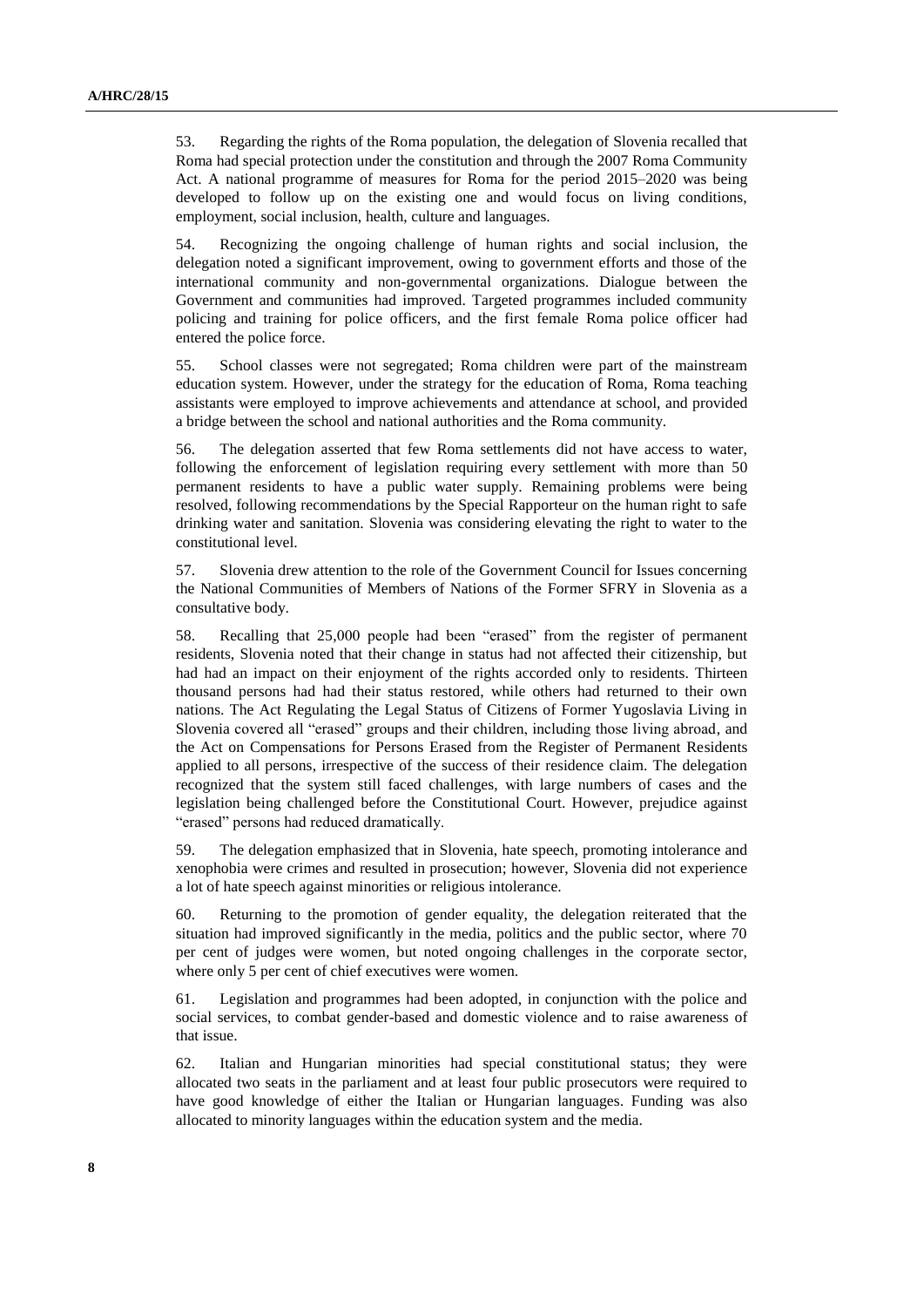63. Children's rights were enshrined in the constitution and various acts, and were protected within the education system and a special department had also been established under the Human Rights Ombudsman. In criminal proceedings, the law provided for free and impartial legal assistance for children who were witnesses or victims of crime and perpetrators of crime over the age of 16 were prosecuted under a juvenile justice system, in line with international standards.

64. Regrettably, some children had experienced poverty as a result of the recent economic crisis. Social transfers, school grants, free school lunches, subsidies, free access to health care for children and adolescents were ways in which Slovenia had sought to mitigate the impact of the crisis on children. The 2015 budget would take into account the need for ongoing provision of social assistance.

65. Regarding the rights of the elderly, the delegation explained that a special office would be established under the new coalition agreement and that it was recognized that elderly persons were a vulnerable group. Despite the financial crisis, pensions had not decreased and there was a highly developed network of public and private care homes.

66. Responding to queries on trafficking in persons, Slovenia confirmed that it implemented a human rights-based approach and that all relevant conventions had been ratified. Awareness and training programmes had been introduced, in cooperation with the National Coordinator for the Fight against Trafficking in Persons, the Prosecutor's Office and non-governmental organizations, as well as safe houses. However, the National Coordinator's Office required strengthening and more funding.

67. Slovenia acknowledged a past violation of article 3 of the European Convention on Human Rights. However, it asserted that it had made dramatic changes, notably in establishing an independent department in the Prosecutor's Office to examine alleged human rights violations by the security forces. Police legislation and complaints procedures had been updated and international monitoring bodies now considered the police to be responsive regarding the protection of human rights.

68. A new draft law regarding same-sex civil partnerships was under public discussion. Previous efforts in that regard had failed, but under the coalition Government agreement the issue had been reviewed and the new law would hopefully be adopted in 2015.

69. The delegation stated that it would strive to make progress in ratifying outstanding conventions.

70. The United States of America urged acceleration of the efforts to compensate "erased" persons. It expressed concern regarding ongoing discrimination and harassment of the Roma, limited access to justice and unclear sanctions for employers interfering with trade unions.

71. Uruguay noted the strategy for the inclusion of Roma for the period 2015–2020 and encouraged Slovenia to redouble its efforts regarding persons pertaining to minorities, considering their particular vulnerability and difficulty in accessing basic rights.

72. Uzbekistan commended the strengthened regulatory and institutional human rights mechanisms and improvements to the health and education systems. It referred to concerns expressed regarding the marginalization of Roma, prison overcrowding, gender-based violence and the trafficking of women and girls for sexual exploitation.

73. The Bolivarian Republic of Venezuela welcomed Slovenia's efforts to combat domestic violence and protect migrants. It expressed concerns regarding the corporal punishment of children, trafficking in persons, ill-treatment during detention, the persistent case backlog and discrimination against Roma and "erased" persons.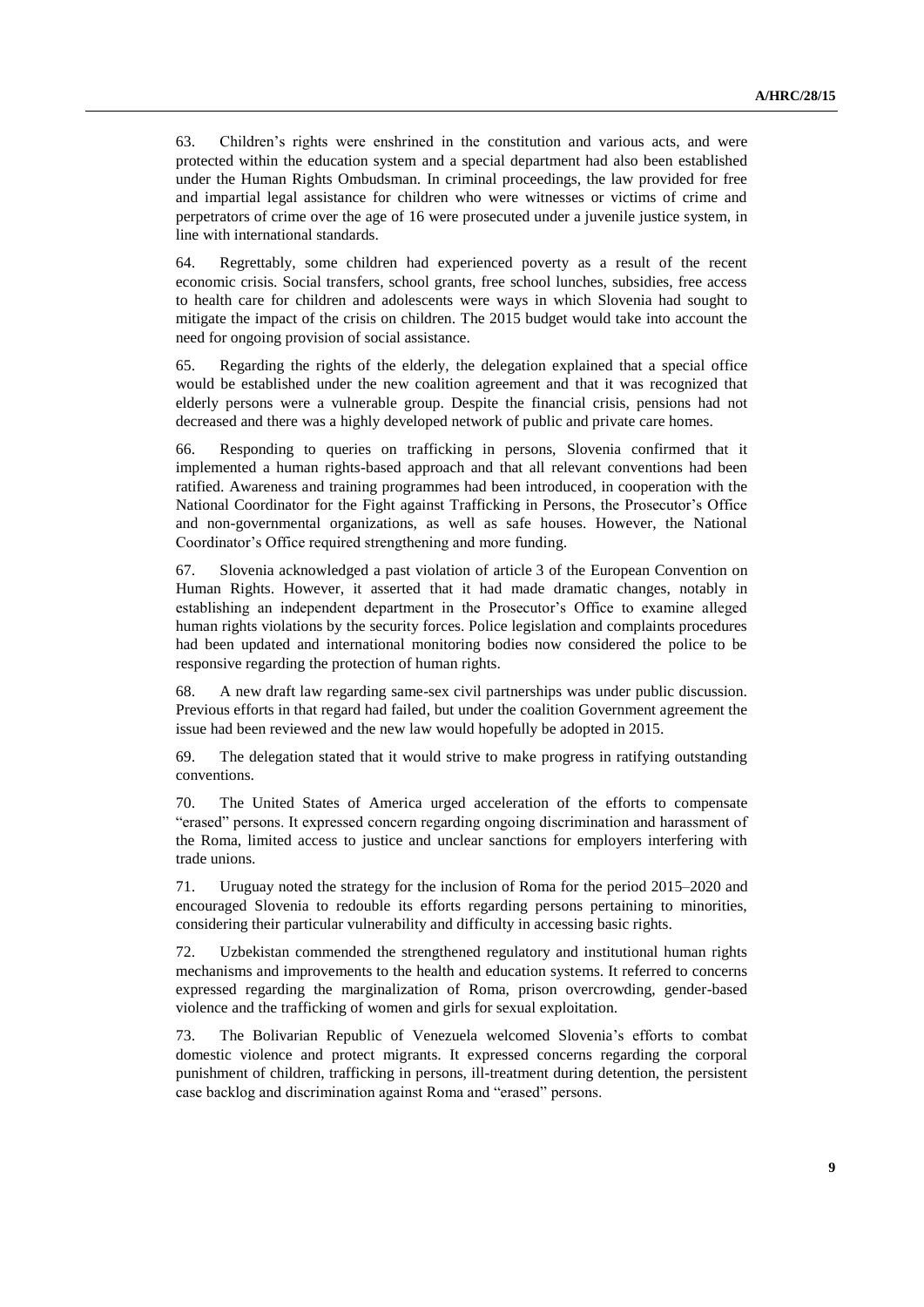74. Viet Nam welcomed the implementation of recommendations accepted during the first cycle of the universal periodic review and encouraged further efforts towards the full enjoyment of human rights. It took note of measures to improve the normative and institutional framework.

75. Afghanistan commended the efforts undertaken since the first cycle of the universal periodic review, including the ratification of international instruments. It noted steps to ensure gender equality and prevent gender-based discrimination, particularly in the labour market, and the criminalization of trafficking in persons.

76. Algeria welcomed the strengthened legal framework to combat the sexual exploitation of children and measures against hate speech and intolerance. Despite economic difficulties, legislation had been amended to ensure financial support for minority groups. It noted the ratification of regional instruments.

77. Angola welcomed the particular attention given to the promotion of the rights of persons with disabilities. While recognizing positive reforms of the law on minorities, Angola remained concerned by certain acts of intolerance against them.

78. Argentina welcomed advances regarding persons with disabilities, such as the Law on Equal Opportunities for Persons with Disabilities and the action programme for persons with disabilities 2014–2021.

79. Armenia commended legislative and administrative initiatives, including towards gender equality, the right to health, combating discrimination and trafficking in persons. It noted Slovenia's commitment to human rights education, which was included in the national school system and in training programmes.

80. Australia noted progress regarding the issue of "erased persons", but remained concerned that "erased" citizens and the Roma population continued to face discrimination and violations of their rights. It welcomed the establishment of equality bodies.

81. Austria welcomed the national programme of measures for Roma people, aimed at combating discrimination, and the study on the ethnic vitality of areas inhabited by small minority ethnic groups and autochthonous peoples, aimed at identifying cultural needs, including those of German-speaking communities.

82. Azerbaijan noted institutional and legal reforms and steps towards establishing a national human rights institution. It expressed concern regarding reports of discrimination, particularly against Roma, ongoing trafficking in persons and the sexual exploitation of children.

83. Bahrain commended the progress made since the first cycle of the universal periodic review. It noted measures to guarantee the rights of minorities, but remained concerned about persistent discrimination against ethnic minorities. Bahrain urged measures to ensure their social integration.

84. Belgium welcomed political measures on social protection, children, protection against domestic violence, trafficking in persons and Roma. However, it noted that progress could still be made in fighting against discrimination.

85. Benin welcomed the ratification of the the European Council Convention on the Protection of Children against Sexual Exploitation and Sexual Abuse and the adoption of a national programme of measures for Roma for the period 2010–2015.

86. Bosnia and Herzegovina commended the mid-term universal periodic review report, the amended criminal code and the improved rights of migrant workers. It asked about plans to implement European Court of Human Rights rulings regarding "erased" persons and plans to expand the list of constitutionally-recognized minorities.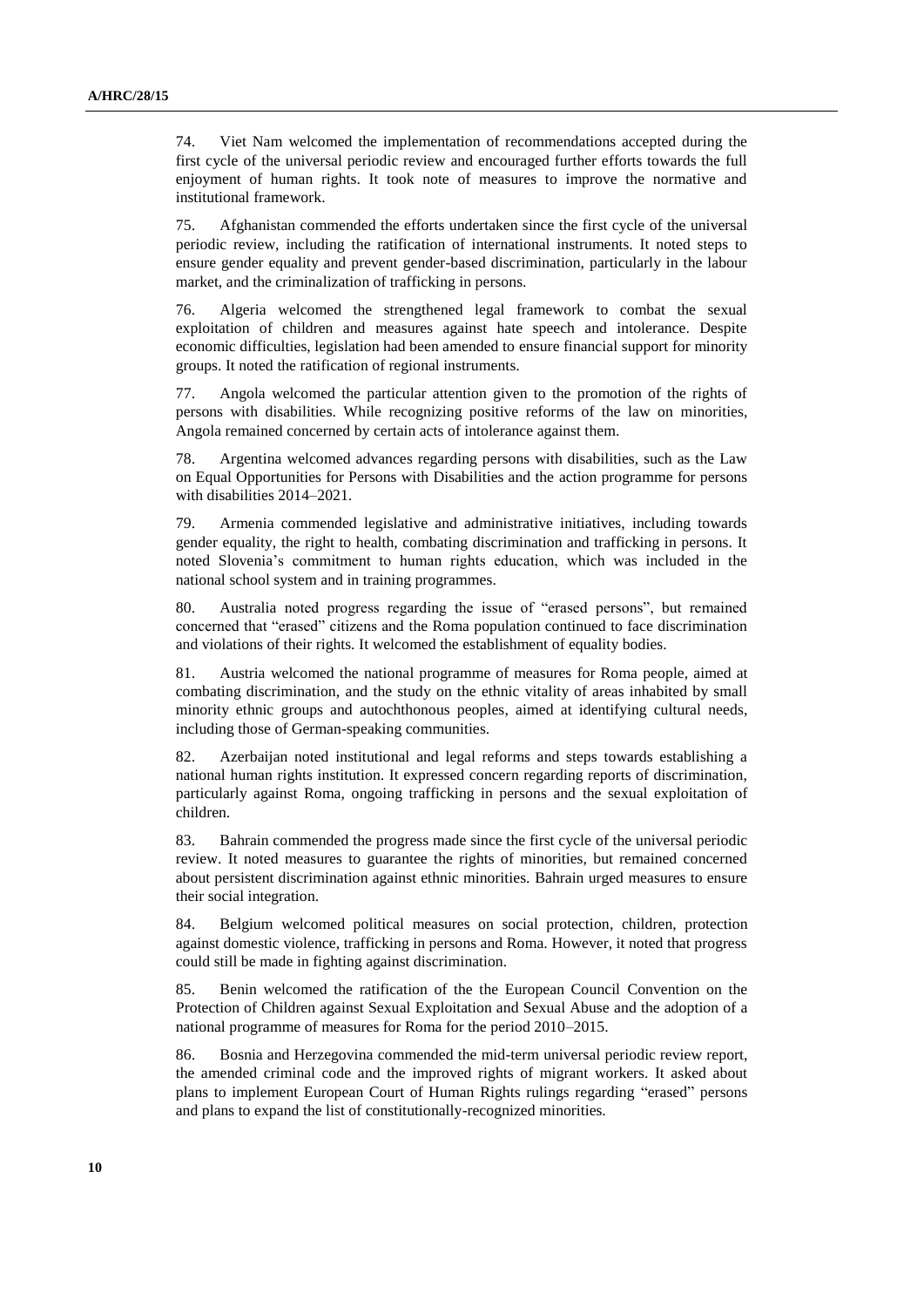87. Brazil noted the progress in children's rights and efforts to promote gender equality and the empowerment of women. It welcomed the national programme of measures for Roma. It expressed concern regarding the rights of "erased" persons, encouraging efforts to provide compensation.

88. Bulgaria acknowledged the ratification of a number of international treaties since the first review and asked for further information about the current state of the ratification process. It also assessed as positive developments in addressing discrimination against certain groups.

89. Chile highlighted the implementation of public policies and the evolution of the normative and institutional frameworks reflected in the adoption of laws, such as the modification of the penal code and the Law on Migration, as well as the ratification of several international instruments.

90. China noted with satisfaction awareness-raising measures to combat discrimination, hate speech and intolerance. Slovenia promoted gender equality, enacted laws to guarantee the rights for persons with disabilities and took measures to improve the rights of the Roma and other minorities.

91. Costa Rica encouraged the ratification of ICPPED and highlighted efforts to achieve an increase in the percentage of women in posts involving political accountability, in order to promote the empowerment of women.

92. Côte d'Ivoire noted with satisfaction the reforms in the education system to make it inclusive, policies to protect the environment to ensure a healthy living environment and measures to protect vulnerable people.

93. Croatia commended the implementation of recommendations from the first UPR, especially those related to the strengthening of the legislative framework; and efforts regarding the most vulnerable social groups. It asked about the intention to re-establish the former Office for Equal Opportunities.

94. Cuba expressed concern about the effects of the economic crisis on the economic and social rights of the population and stated that unemployment, the decrease in the income of the population and the increase in the number of persons at risk of poverty must be specially attended to.

95. The Czech Republic welcomed the measures taken regarding "erased persons" and trafficking in human beings. However, it emphasized that, according to the report of the Council of Europe expert group on human trafficking, additional improvements remain to be made.

96. Ecuador welcomed the efforts to comply with recommendations from the 2009 universal periodic review and the ratification of International Labour Organization (ILO) conventions Nos. 144, 151, 155, 171, 183 and 187.

97. Egypt commended the commitment to the human rights of women and children since the last review; the amendment of the criminal code; the adoption of the National Plan on Youth; and the strengthening of anti-corruption measures. It encouraged Slovenia to address the issues reported by the United Nations human rights mechanisms.

98. Estonia noted the progress in almost all human rights areas and the implementation of most of the recommendations. It commended the measures regarding: trafficking in human beings; gender equality and discrimination against women; violence against women and domestic violence; and the most vulnerable groups.

99. France welcomed the delegation of Slovenia and made two recommendations.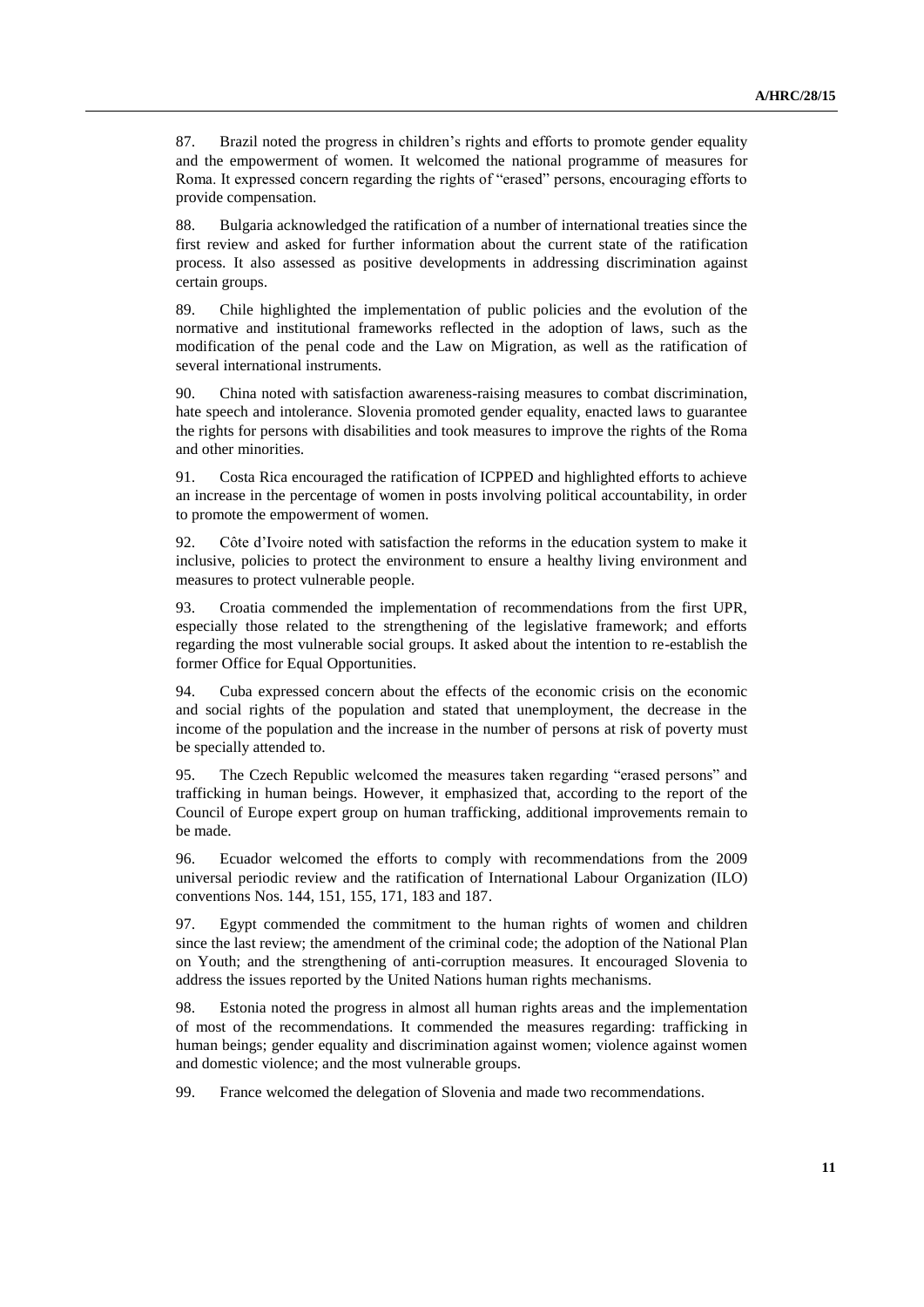100. Greece noted several changes in the normative and institutional framework in the protection and promotion of human rights. It asked Slovenia for an evaluation of the performance of the new office responsible for the dialogue with civil society and for coordination of citizens' initiatives.

101. Guatemala welcomed projects for the promotion and protection of human rights, such as the "Achieve equality within diversity" project, which included awareness-raising of the campaign entitled "Equal in diversity – getting there".

102. Hungary believed that the situation of the autochthonous Hungarian community could be improved in the fields of political participation, education and the use of the national language. It also noted that many children were still stateless because their parents were part of the so-called "erased" group.

103. India welcomed the national programme of measures for Roma people and the Legal Status Act 2010. However, it remained concerned at the discrimination faced by Roma and the so-called "erased people". India welcomed the amendments to the criminal code expanding the definition of human trafficking.

104. Indonesia welcomed the steps taken to combat trafficking in persons. While appreciating the initiatives carried out to fight discrimination, Indonesia encouraged Slovenia to continue to step up its efforts in that regard.

105. Peru welcomed Slovenia's measures to combat trafficking in persons, the approval of a plan of action on persons with disabilities and the ratification of the European conventions on violence against women and on the protection of children against sexual exploitation.

106. Mexico welcomed the changes made to the penal code to criminalize the abduction of children under 15 for sexual purposes and welcomed the Law Regulating the Legal Status of Citizens of Former Yugoslavia Living in Slovenia.

107. Romania appreciated the ratification of international instruments relating to human rights and the adoption of legislative and policy measures aimed at fighting trafficking in persons. It also appreciated the fact that Slovenia had provided a mid-term report on implementation of the recommendations from the first cycle.

108. The delegation of Slovenia noted significant improvements in court backlogs, thanks to targeted improvement measures and despite a reduction in the number of judges, owing to judicial reforms. While issues remained, the system was becoming more effective.

109. Trade unions enjoyed strong legal protection and were powerful interlocutors in the public and private sectors.

110. Slovenia stressed that corporal punishment was not used in schools and institutions and was generally considered unacceptable. The Family Violence Prevention Act prohibited all violence against children. The family code, due for adoption in 2015, would contain a full ban on corporal punishment.

111. The cultural rights of ethnic minority groups were upheld by the constitution and the Ministry of Culture. The Ministry of Culture financed increasing numbers of programmes in support of minority groups each year. For example, a bilateral agreement between Slovenia and Austria on cooperation in culture, education and science served the Germanspeaking population of Slovenia, and special attention had been paid to that group under the national culture programme.

112. Slovenia noted that, despite a ban on child labour, some isolated cases had been observed in 2013. The Government had responded by commissioning a study and raising awareness among inspection bodies.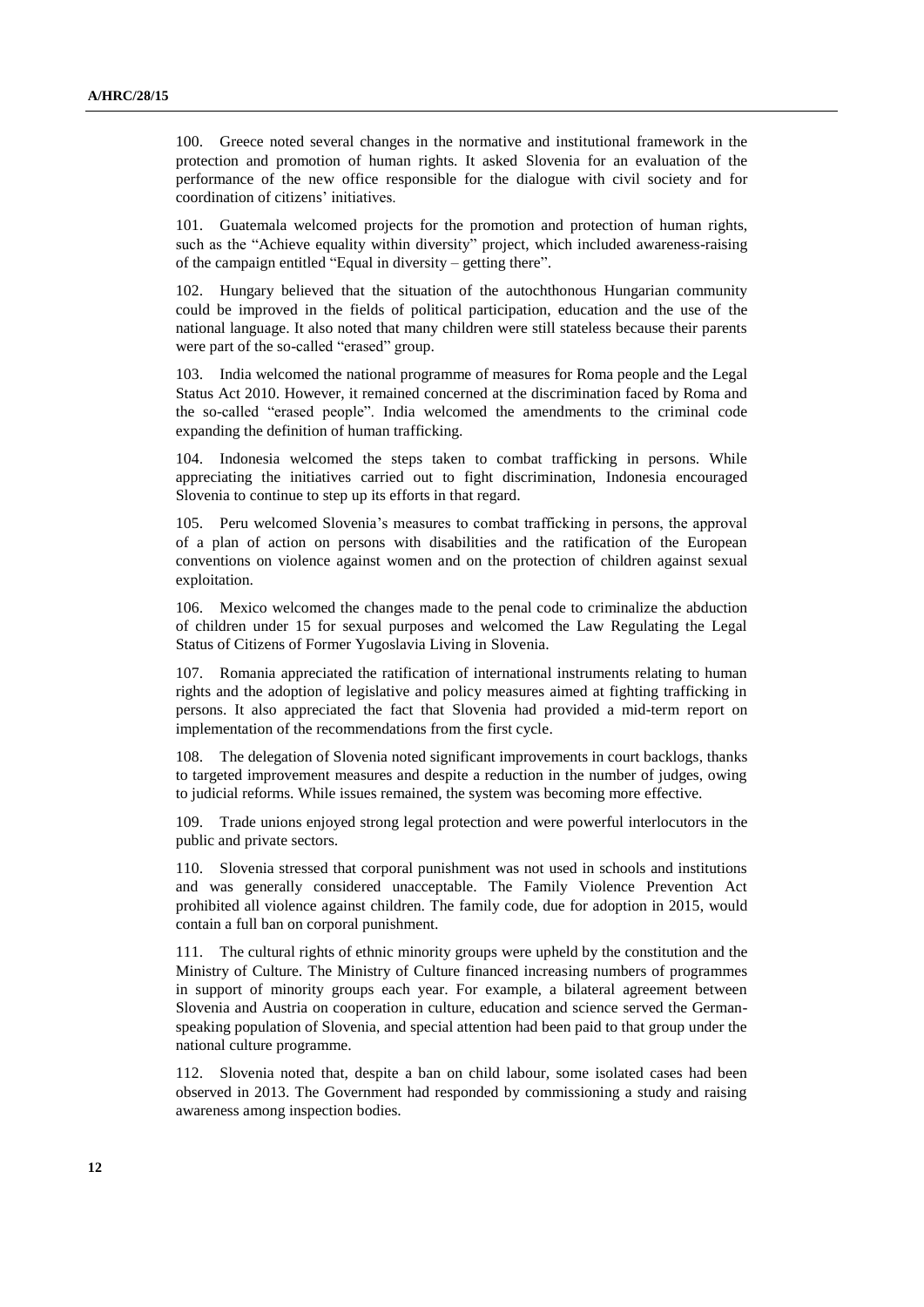113. Regarding persons with disabilities, Slovenia believed that the current normative system was adequate. However, barriers to participation still existed and Slovenia had implemented various measures in response.

114. In conclusion, Slovenia reconfirmed its desire to progress in protecting human rights, describing the universal periodic review process as an opportunity for constructive dialogue. It stated that it would endeavour to tackle new challenges and recurring recommendations and issues, following up immediately on the second cycle of the universal periodic review through discussions with all stakeholders.

## **II. Conclusions and/or recommendations**\*\*

115. **The recommendations listed below will be examined by Slovenia which will provide responses in due time, but no later than the twenty-eighth session of the Human Rights Council in March 2015:**

115.1 **Take further steps for the ratification of several international treaties in the field of human rights that were signed by Slovenia since the first UPR cycle (Croatia);** 

115.2 **Expedite the process of ratification of the amendment to article 8 of the International Convention on the Elimination of All Forms of Racial Discrimination (Belgium);** 

115.3 **Ratify the Optional Protocol to the Rights of the Child on a communications procedure (Portugal, Slovakia);**

115.4 **Ratify the Optional Protocol to the Covenant on Economic, Social and Cultural Rights (Spain, Tunisia, Portugal);**

115.5 **Proceed with the ratification of the Convention for the Protection of All Persons from Enforced Disappearance, which was the object of a recommendation accepted by Slovenia during the first cycle (Spain);** 

115.6 **Ratify the International Convention on the Rights of All Migrant Workers and Members of Their Families (ICRMW) (Iran (Islamic Republic of));** 

115.7 **Consider taking initial steps towards the ratification of ICRMW (Philippines);** 

115.8 **Ratify ICRMW (Senegal, Sierra Leone, Venezuela (Bolivarian Republic of), Peru, Uruguay);**

115.9 **Consider ratifying ICRMW (Sri Lanka);** 

115.10 **Ratify ICRMW (Bosnia and Herzegovina);** 

115.11 **Consider the possibility of ratifying the Convention on the Protection of the Rights of All Migrant Workers and Members of Their Families (Ecuador);** 

115.12 **Ratify the International Convention on the Rights of Migrant Workers and Members of their Family, based on the facts that the national report indicates in paragraph 98 that it is currently under examination (Egypt);**

Conclusions and recommendations have not been edited.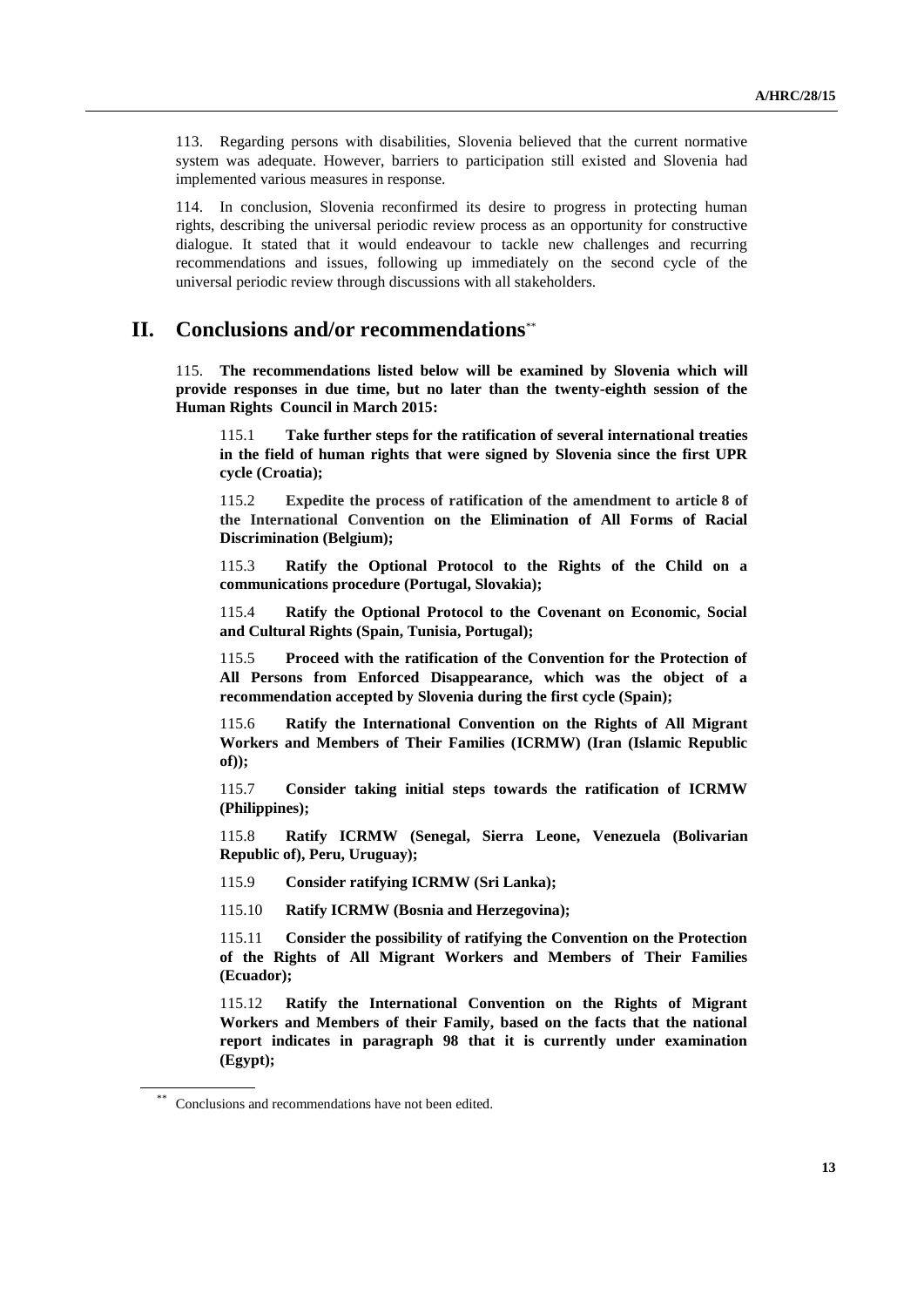115.13 **Continue its efforts to ratify ICRMW (Indonesia);** 

115.14 **Ratify the International Convention on Protection of All Persons from Enforced Disappearance (Iraq);** 

115.15 **Ratify the Convention for the Protection of All Persons from Enforced Disappearance (Uruguay);** 

115.16 **Ratify the International Convention for the Protection of All Persons from Enforced Disappearance (Belgium, France, Tunisia, Sierra Leone, Argentina);**

115.17 **Accede to the 1961 Convention on the Reduction of Statelessness and take all relevant measures in order to reduce the number of stateless persons (Hungary);** 

115.18 **Ratify the Council of Europe Convention on Preventing and Combating Violence against Women and Domestic Violence, also known as the Istanbul Convention, which it signed on 8 September 2011 (Turkey);** 

115.19 **Repeal provisions of the Marriage and Family Relations Act that are not compliant with the Convention on the Rights of the Child (Israel);** 

115.20 **Draft a comprehensive law on children to incorporate in Slovenian domestic law all the provisions of the Convention on the Rights of the Child (Viet Nam);** 

115.21 **Ensure that Slovenia's national legislation is fully harmonized with international standards to comply with its commitments under international treaties, especially with regard to the Convention on the Elimination of All Forms of Discrimination against Women, CRC and ICERD (Bahrain);** 

115.22 **Broaden the mandate and powers of the institutions tasked with guaranteeing the principle of equality and non-discrimination (Israel);** 

115.23 **Continue its efforts in the promotion and protection of women's and children's rights (Kuwait);**

115.24 **Continue its efforts with a view to the effective implementation of the United Nations Declaration on Human Rights Education and Training (Morocco);** 

115.25 **Place a particular focus on the education and employability of Roma women in integration policies, since women and children are the most vulnerable groups within the Roma community (Norway);** 

115.26 **Consider the establishment of an office of the ombudsman for children's rights, devoted purely to the protection of the rights of children (Poland);** 

115.27 **Consider developing national human rights indicators as an instrument that allows for a more precise and coherent evaluation of the effective implementation of human rights (Portugal);** 

115.28 **Enact a unified and comprehensive law on child rights (Saudi Arabia);**

115.29 **Continue efforts towards the introduction of human rights training in the educational system and training programmes (Senegal);**

115.30 **Continue the steps aimed at the promotion of human rights education at the national and international levels (Armenia);**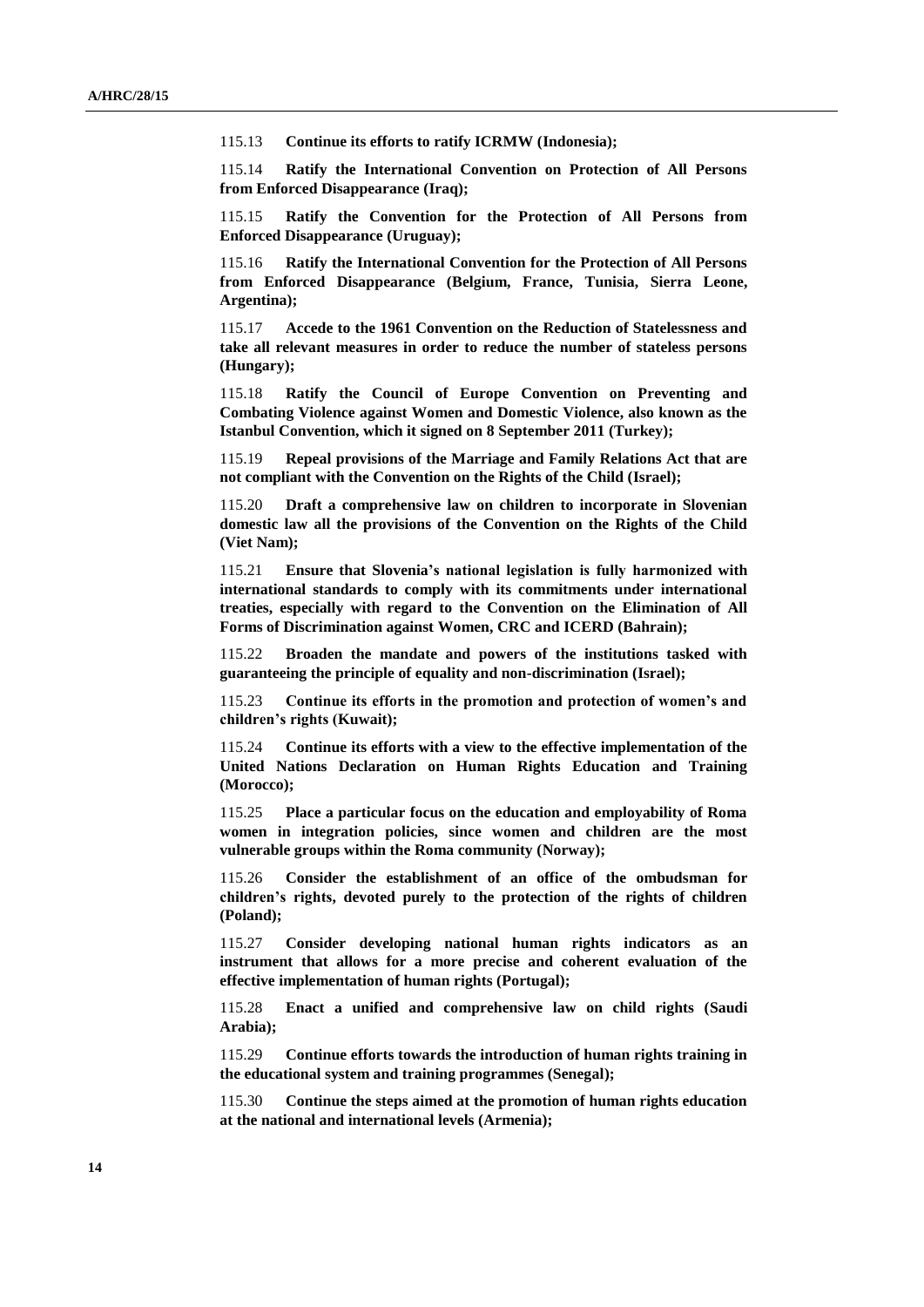115.31 **Broaden the mandate of its equality bodies and increase their human and financial resources (Australia);** 

115.32 **Take further steps towards strengthening the mandate of the Human Rights Ombudsman in order to ensure full compliance with the Paris Principles (Ireland);** 

115.33 **Bring its Human Rights Ombudsman's Office into compliance with the Paris Principles, including by providing it with adequate financial and human resources (Malaysia);** 

115.34 **Strengthen the mandates of the Ombudsman for Human Rights and the Defender of the Principle of Equality and avoid any overlap in the execution of their respective mandates (Morocco);** 

115.35 **Accelerate the process of reform of the Ombudsman for Human Rights in order to comply with the Paris Principles (Tunisia);** 

115.36 **Bring the national human rights institution into compliance with the Paris Principles and broaden its mandate to carry out investigations into allegations of torture and ill-treatment (Ukraine);** 

115.37 **Create the conditions that allow the Human Rights Ombudsperson to acquire A status according to the Paris Principles, by enlarging its mandate to receive allegations of torture and abuse and by providing it with the necessary resources to enable it to fulfil its functions (Chile);** 

115.38 **Ensure the compliance of its National Ombudsman with the Paris Principles (Egypt); continue with the efforts to guarantee compliance of the Human Rights Ombudsperson with the Paris Principles (Peru); take more effective measures in order to bring the Ombudsman's Office into compliance with the Paris Principles (Azerbaijan);** 

115.39 **Take the necessary steps to include the Human Rights Ombudsman under Group A of the Paris Principles relating to the status of national human rights institutions (Greece);** 

115.40 **Implement the 2006–2016 Programme for Children and Youth (Israel);** 

115.41 **Adopt amendments to the Marriage and Family Relations Act in line with previous efforts and add a provision that prohibits other forms of demeaning treatment of children, such as psychological violence (Norway);** 

115.42 **Implement the child and youth programme of 2013–2016 (Saudi Arabia);**

115.43 **Increase cooperation with relevant United Nations treaty bodies, in particular by submitting its periodic report to the Human Rights Committee overdue since 2010 (Uzbekistan);** 

115.44 **Address discrimination by the public and private sectors as a matter of priority (Israel);** 

115.45 **Step up efforts to prevent or limit hatred, racist and xenophobic acts and speeches, including on the Internet (Malaysia);** 

115.46 **Take the necessary steps for the criminalization of all acts of intolerance and hate speech (Pakistan);**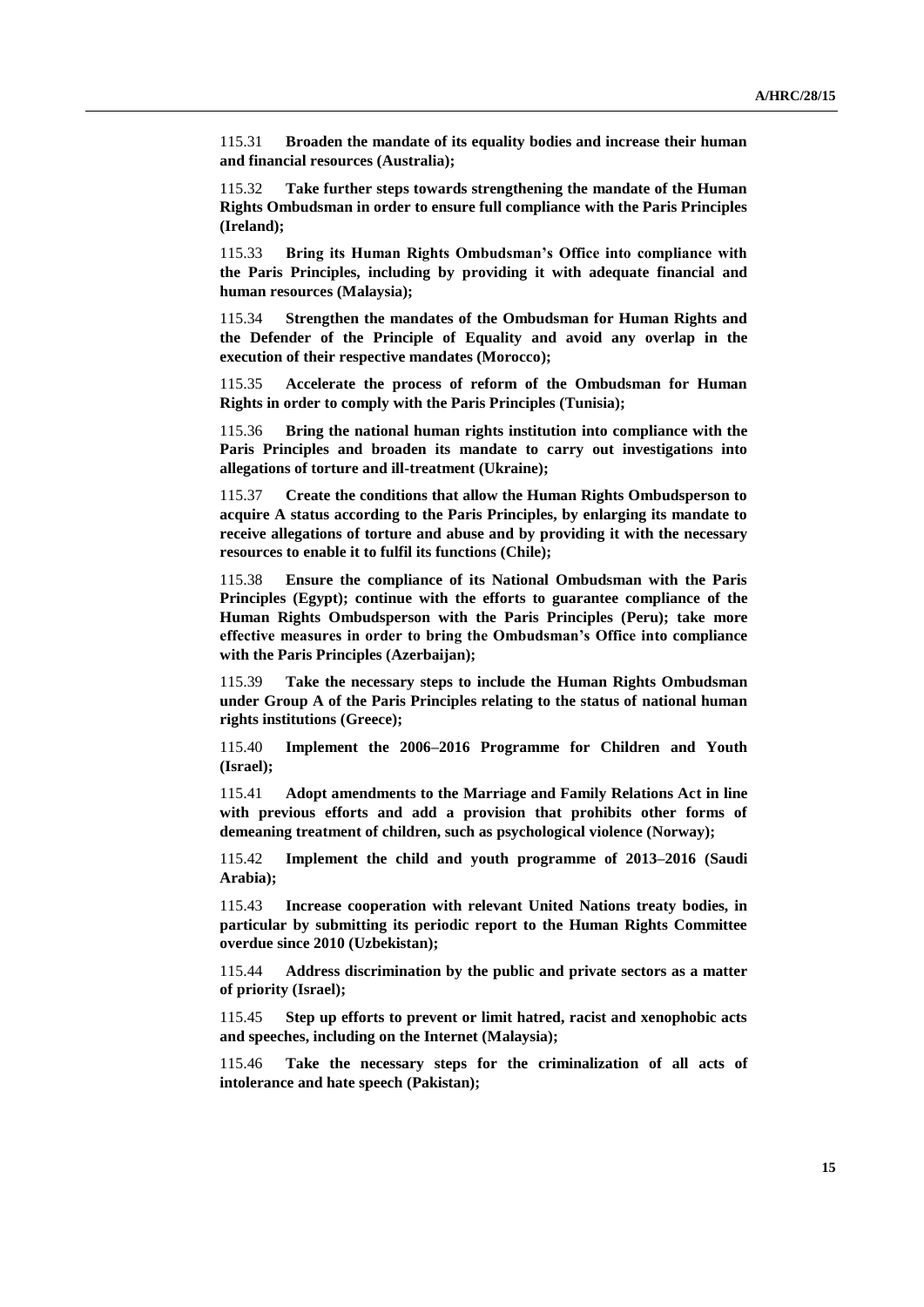115.47 **Strengthen measures to combat discrimination and facilitate victims' access to remedies (Senegal);** 

115.48 **Establish a better coordination between the different institutional bodies competent in matters of non-discrimination (Spain);** 

115.49 **Intensify its efforts to fight discrimination and intolerance, particularly against Muslims, immigrants and people of African descent, and encourage senior State officials and politicians to take a clear stand against racist or xenophobic political discourse (Tunisia);** 

115.50 **Adopt policies to ensure equality of rights for all persons, without discrimination of gender, religion, race or sexual orientation, in line with international standards (Uruguay);** 

115.51 **Take the necessary measures to effectively fight against discrimination by public and private actors (Belgium);**

115.52 **Strengthen measures to ensure that there are effective remedies for potential victims of discrimination (Benin);**

115.53 **Continue to formulate, implement and enhance public policies aimed at raising awareness of discrimination-related issues in society and ensure effective remedies to victims of discrimination and statelessness (Brazil);** 

115.54 **Pursue and strengthen policies against discrimination and intolerance (Côte d'Ivoire);** 

115.55 **Ensure follow-up of legislative measures for the protection and inclusion of foreigners (Côte d'Ivoire);** 

115.56 **Take concrete measures to prevent racially motivated crimes and investigate and prosecute all acts of political discourse against minorities (Egypt);** 

115.57 **Continue with the campaign to eliminate all forms of discrimination, particularly from school age and through human rights education (Mexico);** 

115.58 **Ensure thorough implementation of the anti-discrimination legislation in order to prevent and combat the discrimination based on any criteria, notably racial and ethnic (Romania);** 

115.59 **Continue making efforts to achieve full social equality between men and women (Nicaragua);** 

115.60 **Adopt proactive measures to ensure access to equal opportunities and promote equal gender representation in decision-making positions, and implement non-discriminatory policies to ensure equal pay for women and men (Bahrain);** 

115.61 **Take appropriate measures to enable more women to hold elective offices (Benin);** 

115.62 **Increase its efforts to combat racial discrimination and racist attacks, particularly against the Roma (Iran (Islamic Republic of));** 

115.63 **Introduce measures that will prevent discrimination against Roma and make further efforts to combat all forms of intolerance and racism (Nigeria);** 

115.64 **Continue its policy to establish a climate of trust, understanding and mutual respect between the different religions in the country (Morocco);**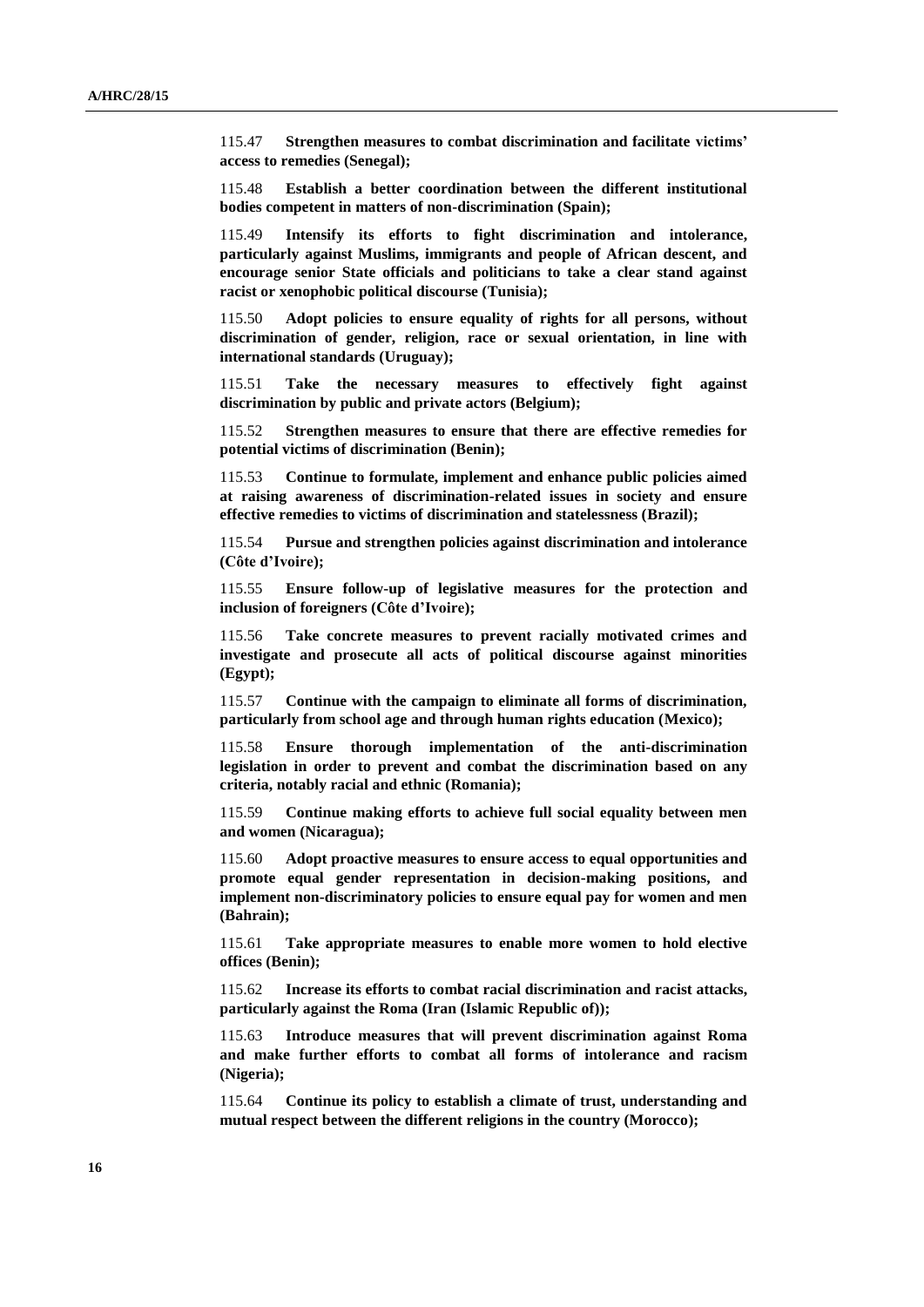115.65 **Adopt non-discriminatory policies with regard to the realization of civil, political, economic, social and cultural rights of all ethnic and religious communities, without any discrimination (Pakistan);** 

115.66 **Continue to combat intolerance based on ethnic origin and ensure the full respect of the human rights of the so-called "erased" people (Portugal);** 

115.67 **Ensure that Roma children have equal opportunities in access to quality education at all levels (Slovakia);** 

115.68 **Strengthen efforts to combat discrimination against children belonging to national minorities, particularly Roma, and reduce the number of children living in poverty (Poland);** 

115.69 **Step up efforts to combat discrimination against national minorities, including Roma, and provide the victims of discrimination with access to effective legal protection (Russian Federation);** 

115.70 **Criminalize all acts of discrimination directed against Roma persons (Sierra Leone);** 

115.71 **Take further measures to combat all forms of discrimination against the Roma community and ensure equal opportunities for their enjoyment of economic, social and cultural rights, including education, health, employment and housing (Sri Lanka);** 

115.72 **Further improve the living conditions of Roma, especially ensuring access to running water, electricity and housing, as well as providing education, employment and health care for all members of the Roma community (the former Yugoslav Republic of Macedonia);** 

115.73 **Measurably improve access to the legal system for Roma individuals and other individuals belonging to groups facing discrimination, and carry out a campaign to increase awareness among these minorities of their rights and means of redress when infringements occur (United Kingdom of Great Britain and Northern Ireland);** 

115.74 **Strengthen legislative and practical measures to prevent all forms of discrimination against ethnic minorities and foreigners (Uzbekistan);** 

115.75 **Guarantee the right of Roma people to adequate housing, water and sanitation, work, education, and security of tenure of their settlements (Venezuela (Bolivarian Republic of));** 

115.76 **Take the necessary measures to fight all forms of intolerance and hate speech against persons belonging to minorities (Algeria);** 

115.77 **Strengthen its policy aimed at combating prejudice against minorities (Angola);** 

115.78 **Take the additional measures necessary to eliminate discrimination against the Roma community and other vulnerable groups in the country (Argentina);** 

115.79 **Strengthen its human rights framework, including access to human rights training, in order to increase protections for Roma people against violations of their rights (Australia);** 

115.80 **Combat discrimination against Roma and implement special measures in the education, housing, health and employment spheres, as well as**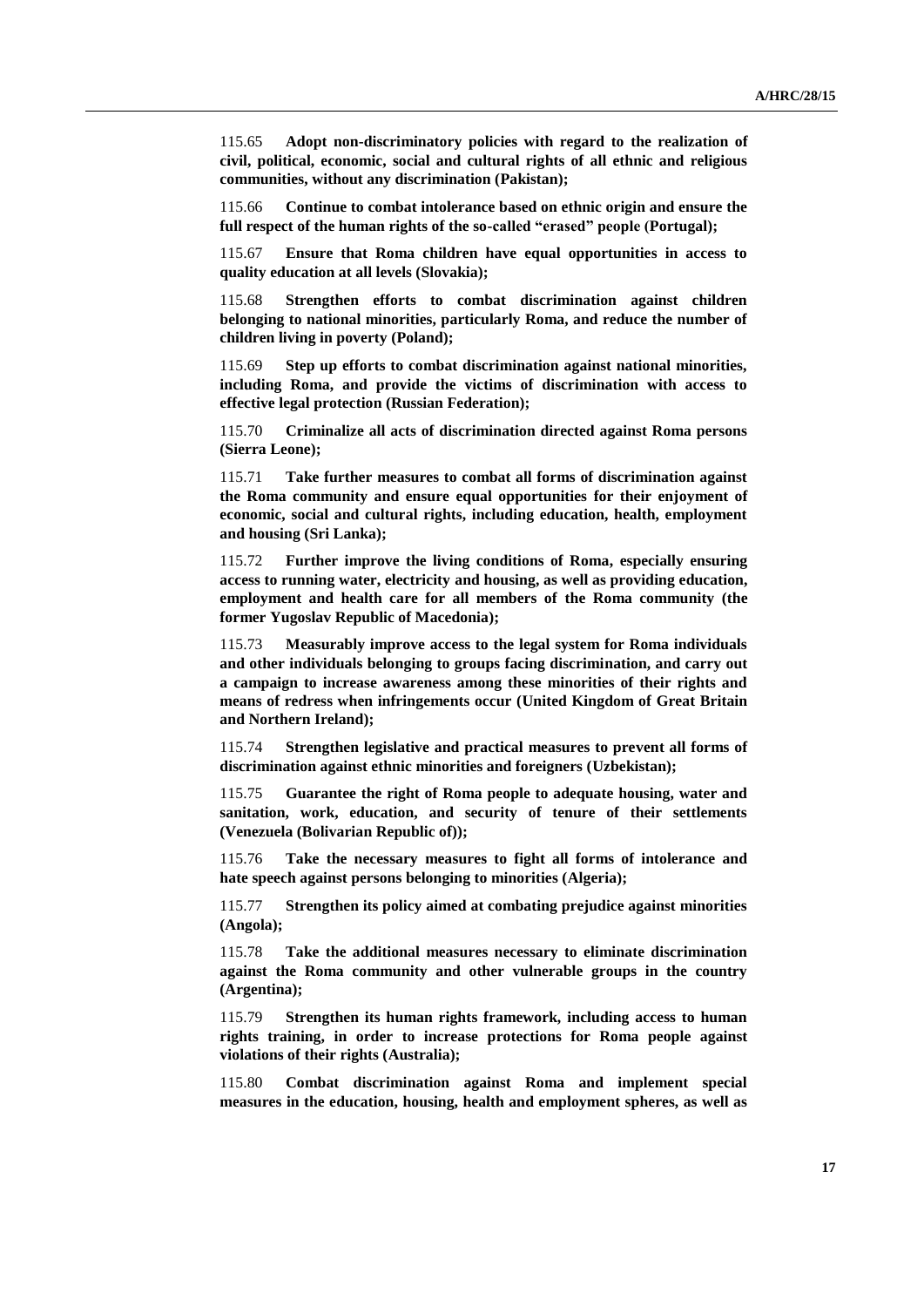**investigating and prosecuting all discriminatory acts directed at Roma children (Azerbaijan);** 

115.81 **Adopt immediate and positive measures to combat all forms of discrimination, xenophobia and related intolerance against the Roma communities and other ethnic groups, with regard to access to housing, quality education, employment and health care (Bahrain);** 

115.82 **Take further measures to provide security of tenure and promote access to water, sanitation, education, health and employment for all Roma communities (Brazil);** 

115.83 **Intensify its efforts to ensure that the Roma are not victims of discrimination, especially in areas such as access to housing and the right to drinking water and sanitation (Chile);** 

115.84 **Continue to increase input into education for Roma and other minorities (China);** 

115.85 **Strengthen activities to raise awareness in society of the need to eliminate discrimination, intolerance and hate speech against minorities and other groups (Costa Rica);** 

115.86 **Continue reinforcing measures to guarantee respect for the human rights of national communities, Roma and other ethnic groups (Cuba);** 

115.87 **Strengthen measures to combat discrimination, with special attention to the situation of minorities, by adopting laws and policies for the effective promotion and protection of their rights (Ecuador);** 

115.88 **Take further measures to combat marginalization and discrimination against Roma (Greece);** 

115.89 **Accelerate approval of the reforms of the Roma Community Act and strengthen coordination with all actors involved to address the strategies of the national programme of measures for Roma (Mexico);** 

115.90 **Continue to improve Roma conditions, access to housing, water, sanitation, education and employment and make further efforts to combat all forms of intolerance and racism against them (Thailand);** 

115.91 **Strengthen efforts to reduce disparities in the enjoyment of rights between children of minority groups, particularly Roma children and children of the majority of the population (Austria);** 

115.92 **Harmonize the rights of homosexual couples with those of heterosexual couples (Spain);** 

115.93 **Heed the call by the Committee on the Rights of the Child to regularize the status of children of same-sex couples and ensure their protection against discrimination (Sweden);** 

115.94 **Bring forward legislation providing a clear legal process for the restoration of rights for individuals affected by the erasure (United Kingdom of Great Britain and Northern Ireland);** 

115.95 **Enact comprehensive legislation addressing the situation of the "erased", ensuring them appropriate assistance and protection (Uruguay);** 

115.96 **Immediately restitute permanent residence for the "erased" persons and adequately compensate them (Venezuela (Bolivarian Republic of));**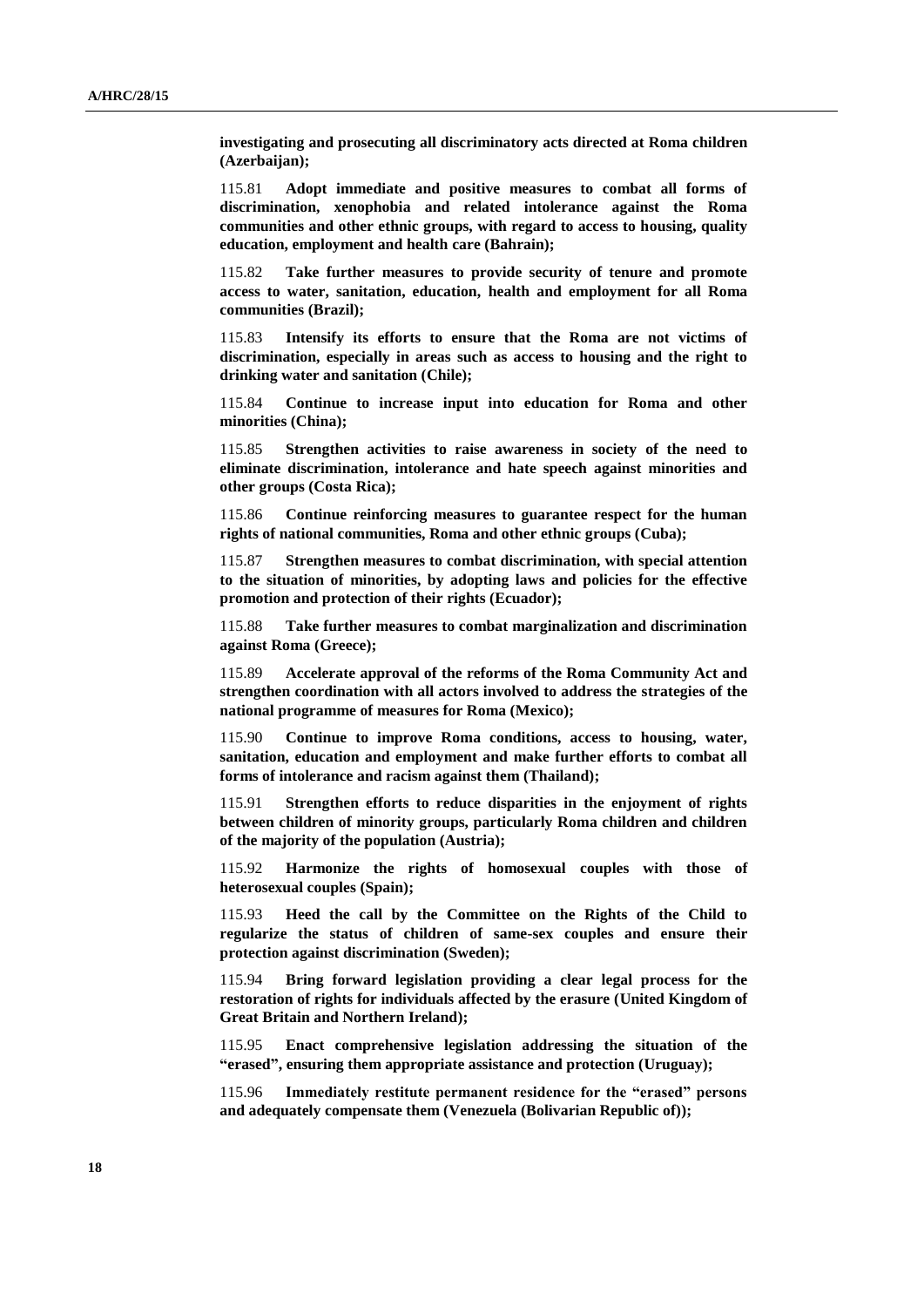115.97 **Recognize fully the civil and political rights of "erased" citizens and facilitate their complete social integration (Australia);** 

115.98 **Adopt the same-sex partnership act in order to further improve the rights of LGBTI persons (Croatia);** 

115.99 **Adopt further measures to facilitate effective access of the so-called "erased" to permanent residency and citizenship (Czech Republic);** 

115.100 **Take all appropriate measures to enable and facilitate the acquisition of Slovenian citizenship by the "erased persons", paying particular attention to the children of "erased persons" in 1992, who are still stateless. Ensure compensation for all "erased persons" and, in this regard, review their compensation schemes, on the basis of the amounts and criteria established by the European Court of Human Rights and ensure the implementation of measures to reintegrate "erased persons" (France);** 

115.101 **That the youth guarantee scheme is implemented without discrimination and sufficient budget allocated for its effective implementation (India);** 

115.102 **Take comprehensive measures to protect the rights of all national minorities, including the so-called erased people and promote their full integration into society (India);**

115.103 **Take legal measures aimed at preventing ethnically motivated crimes (Iran (Islamic Republic of));** 

115.104 **Establish a clear and comprehensive definition of violence against childre, and prosecute all forms of violence, including domestic violence (Sierra Leone);** 

115.105 **Take the necessary measures for setting up a comprehensive national strategy to prevent and address all forms of violence against women and children (Iran (Islamic Republic of));** 

115.106 **Take further steps to implement the national programme of family violence prevention (netherlands); ensure implementation of the national programme of family violence prevention (2009–2014) and prevent all forms of violence against women and children, including domestic violence (Bahrain);** 

115.107 **Concentrate attention on domestic violence (New Zealand);** 

115.108 **Adopt a national strategy on combating domestic violence (Russian Federation);**

115.109 **Strengthen the measures undertaken to combat domestic violence in general and violence against children in particular (Algeria);** 

115.110 **Broaden the definition of violence in the Law on the Prevention of Domestic Violence, according to international standards, with a view to eliminating all forms of violence against women and girls (Mexico);** 

115.111 **Establish an institutional mechanism to combat discrimination and violence against women and children, particularly children from minority peoples (Viet Nam);** 

115.112 **Adopt a comprehensive national strategy to prevent and combat all forms of violence against children (Iraq);**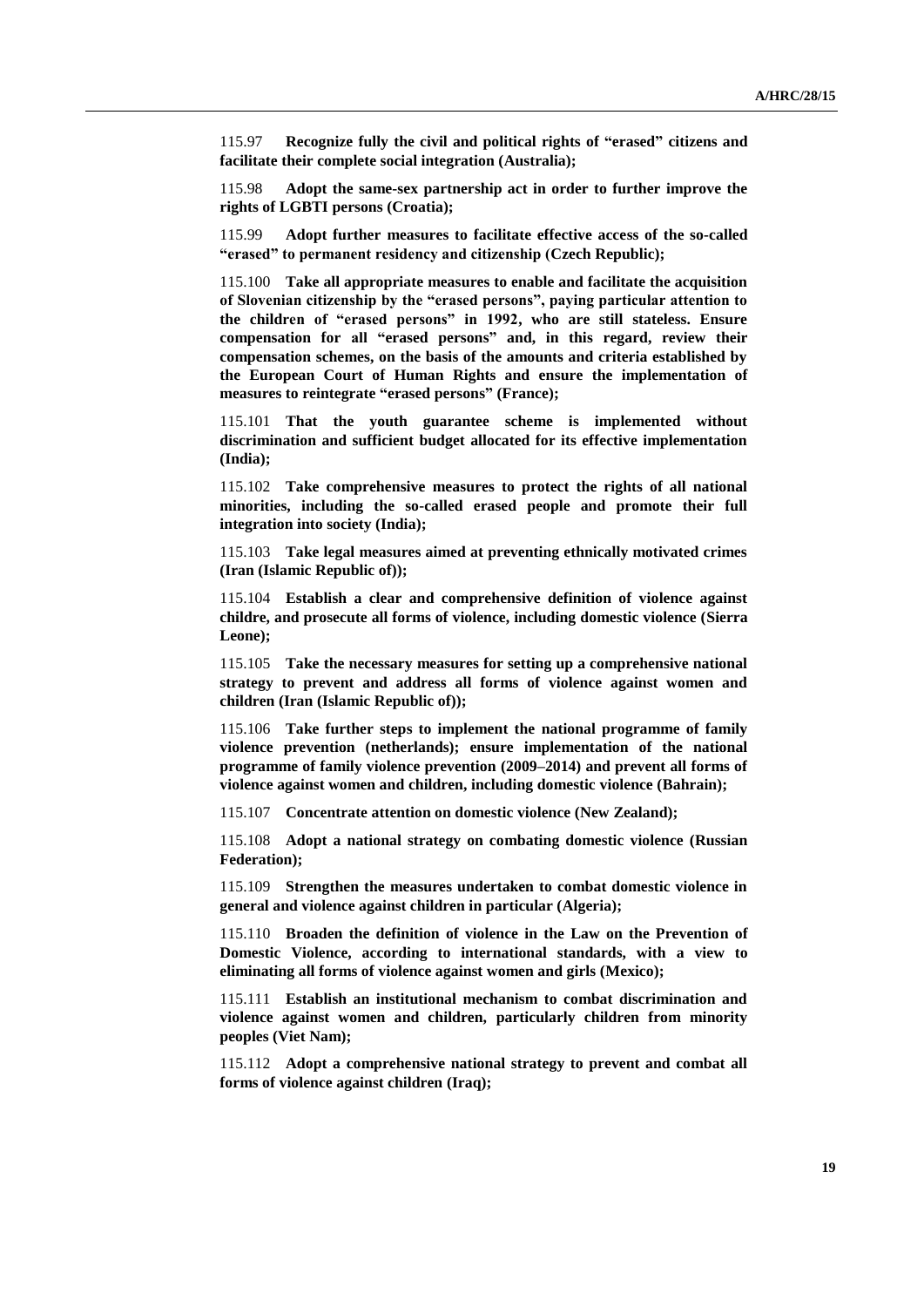115.113 **Continue to strengthen normative frameworks for the protection of children from violence and abuse, and develop awareness-raising programmes aimed at educating the public about the harmful effects of corporal punishment and enhancing the capacities of educators and the media to promote good practices and more positive methods of child-rearing (Philippines);** 

115.114 **Ensure that legislation is drafted and enacted to prohibit all corporal punishment of children, including in the home (Sweden);**

115.115 **Legally prohibit the abhorrent practice of corporal punishment of children and adopt an integral law on children, which compiles the provisions of the Convention on the Rights of the Child (Venezuela (Bolivarian Republic of));** 

115.116 **Explicitly prohibit in national legislation corporal punishment in all settings, including at home (Austria);** 

115.117 **Take appropriate measures to prevent the forced labour of children in the country (Azerbaijan);** 

115.118 **Adopt a comprehensive legal framework on the rights of the children aiming also at completely outlawing the violence against children (Romania);** 

115.119 **Intensify its work to provide specialized training for investigators, prosecutors and judges in applying the human trafficking statute (Norway);** 

115.120 **Further provide protection to victims of trafficking in human beings, on the basis of a human rights-based approach, and ensure that they are systematically informed of the possibility of a recovery and reflection period (Republic of Moldova);** 

115.121 **Step up efforts to combat trafficking in human beings, including broadening international cooperation on this matter (Russian Federation);** 

115.122 **Combat trafficking, punish perpetrators and compensate and rehabilitate victims (Venezuela (Bolivarian Republic of));**

115.123 **Further strengthen the steps taken in regard to trafficking, particularly in reference to women and children (Afghanistan);** 

115.124 **Continue the efforts directed towards combating trafficking in human beings (Armenia); continue its efforts to combat trafficking in persons, especially women and children, by prosecuting the perpetrators (Costa Rica); take effective measures to prevent trafficking in persons, including women and children (Uzbekistan); combat trafficking in persons, especially in women and children, as well as prosecuting and investigating all perpetrators of these crimes (Azerbaijan);** 

115.125 **Invest in the human and financial resources of the secretariat of the Working Group and the national coordinator dealing with trafficking in human beings so that they can effectively carry out the full range of tasks within their mandate (Czech Republic);** 

115.126 **Redouble its efforts regarding trafficking, with a special focus on trafficking in children (India);**

115.127 **Take appropriate steps to ensure the effectiveness of its Inter-Ministerial Working Group for Combating Trafficking in Human Beings and of the national coordinator on human trafficking and continue to improve public awareness of this issue (Indonesia);**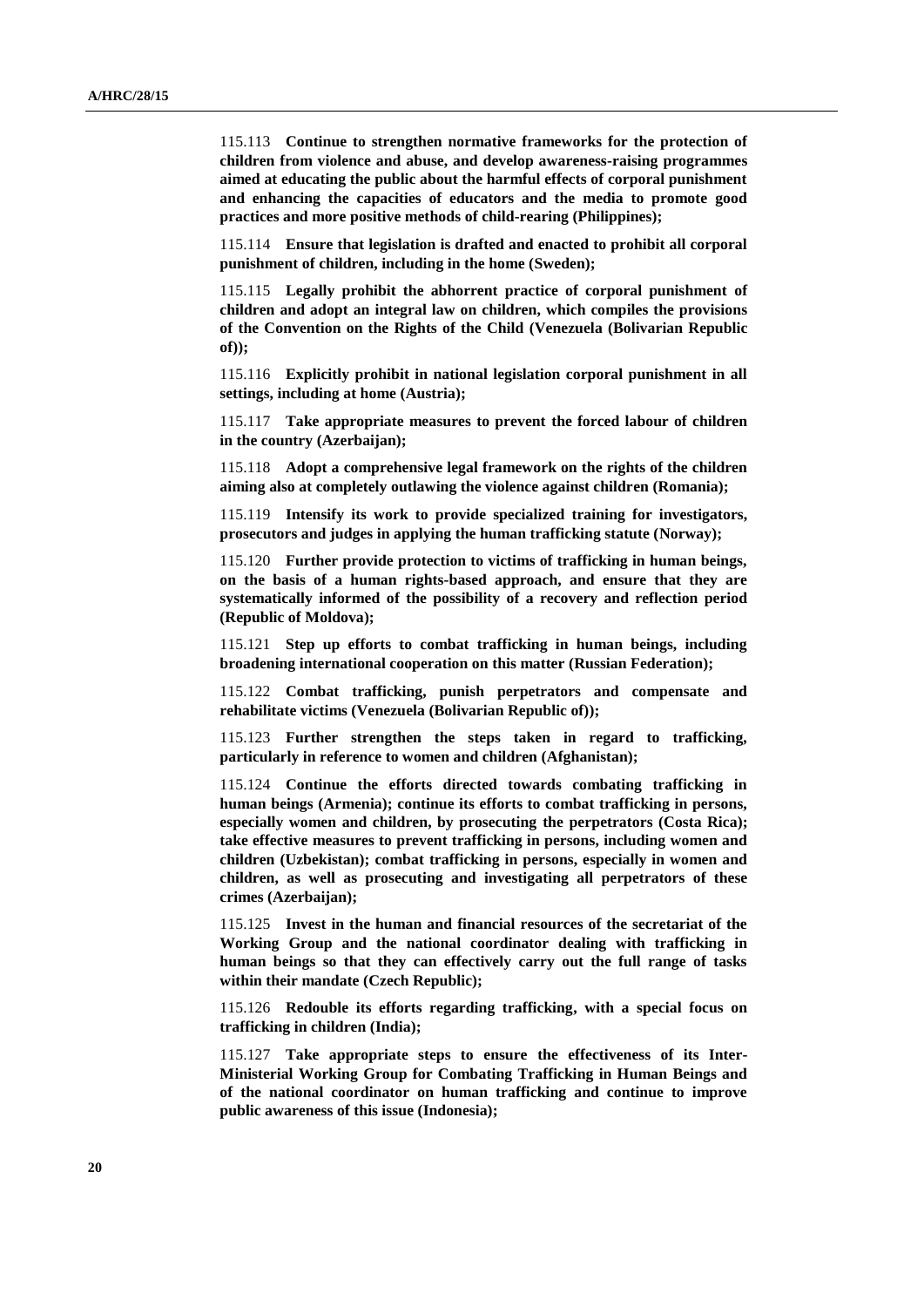115.128 **Increase the efficiency of court case management, thereby ensuring access to trial without undue delay (United States of America);**

115.129 **Adopt a professional code of conduct for judges and prosecutors (Venezuela (Bolivarian Republic of));** 

115.130 **Address the lack of special provisions for children in the Slovenian criminal code and bring its juvenile justice system fully into compliance with international standards (Poland);**

115.131 **Provide protection to the family as the basic and fundamental unity of the society (Egypt);** 

115.132 **Bring its national legislation fully in line with international standards on freedom of expression by decriminalizing defamation in domestic law (Estonia);** 

115.133 **Consider the ratification of ILO Convention 189 concerning decent work for domestic workers (Nicaragua);** 

115.134 **Enact and fully implement the necessary laws to ensure protection against interference in the establishment, functioning, and administration of worker organizations, consistent with the recommendations of ILO (United States of America);** 

115.135 **Improve the social protection and living conditions of the most vulnerable groups of the population (Algeria);** 

115.136 **Apply more effective actions to face the negative effects of the economic crisis on the population (Cuba);**

115.137 **Continue its positive efforts in reducing the numbers of persons at risk of poverty or social exclusion by 2020 (Malaysia);** 

115.138 **Provide legal protection against forced evictions (Nigeria);** 

115.139 **Implement recommendations by the Special Rapporteur on the rights to water and sanitation regarding access to water for Roma (Israel);** 

115.140 **Continue to take measures in order to guarantee universal access to safe drinking water and sanitation (Portugal);** 

115.141 **Accelerate its efforts to finalize the national mental health programme, with the aim of reducing the suicide rate (Costa Rica);** 

115.142 **Consider appropriate means to reach out to achieve universal access to health services and consider expanding the coverage of health services under the compulsory health insurance schemes to include appropriate secondary and tertiary services (Thailand);** 

115.143 **Ensure that Slovenia's facilities regarding the compulsory health insurance scheme are available at the secondary and tertiary levels (Nigeria);** 

115.144 **Provide further resources for the preservation of the languages and culture of national communities, including the German-speaking community, which has for a very long time formed an important part of Slovene society (Austria);** 

115.145 **Allocate sufficient resources to promote the rights of persons with disabilities (Viet Nam);**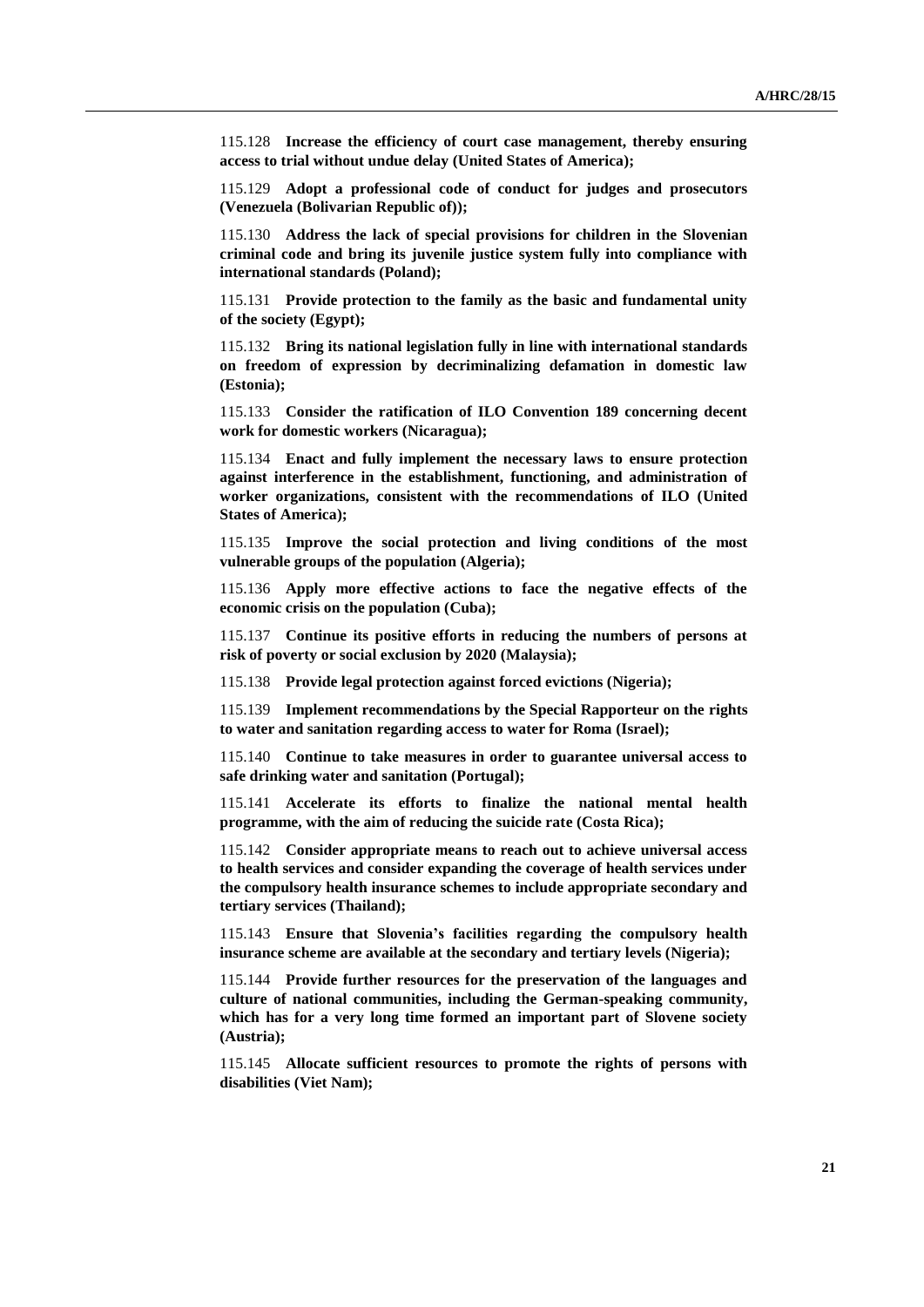115.146 **Continue to strengthen the protection of persons with disabilities through increasing employment opportunities to fundamentally improve their living conditions (China);** 

115.147 **Review the current practice of participatory rights of persons with disabilities in elections, with the aim of identifying the necessary changes in consultation with relevant stakeholders, and implementing measures to ensure the voting rights of persons with disabilities (Hungary);** 

115.148 **Continue improving the accessibility to transport and infrastructure for persons with disabilities (Spain);**

115.149 **Ensure the full enjoyment of the political, civil, economic and social rights of "erased" people, including health, social security, education and employment, by regulating the status of the remaining "erased" persons and providing adequate reparation to those affected (Ireland);** 

115.150 **Implement the recommendations accepted by Slovenia during its first UPR on the subject of discrimination against Roma (Israel);** 

115.151 **Continue to devote great attention to the effective implementation of the existing legislative framework on the use of the minority languages (Italy);** 

115.152 **Adopt the necessary measures in order to better comply with the recommendations on the use of minority languages released by the Council of Europe, with particular reference to the rights of the autochthonous Italian minority (Italy);** 

115.153 **Continue strengthening the institutional framework for the promotion and protection of minority rights in the country (Montenegro);** 

115.154 **Take all necessary measures to ensure equal, legal and fair treatment of minorities, including Roma (Netherlands);** 

115.155 **Continued efforts in addressing and protecting the rights of ethnic minorities, including in particular the situation of Roma living in Slovenia (New Zealand);** 

115.156 **Reconsider the grounds for recognizing national minority status (Serbia);** 

115.157 **Consider including in future censuses a question on national ethnicity, so as to determine the different ethnic groups living in Slovenia (Serbia);** 

115.158 **Continue increasing the allocation of additional resources to improve the living conditions of the Roma population in the informal settlements, by strengthening their security of tenancy and ensuring the human right to drinking water and sanitation and access to electricity (Spain);** 

115.159 **Involve Romani organizations and communities in the development and implementation of the strategy for Roma inclusion (United States of America);** 

115.160 **Continue working to safeguard the human rights of the minorities in the country (Guatemala);** 

115.161 **Regularize the status of all erased persons of origin from other former Yugoslavian republics (Sierra Leone);**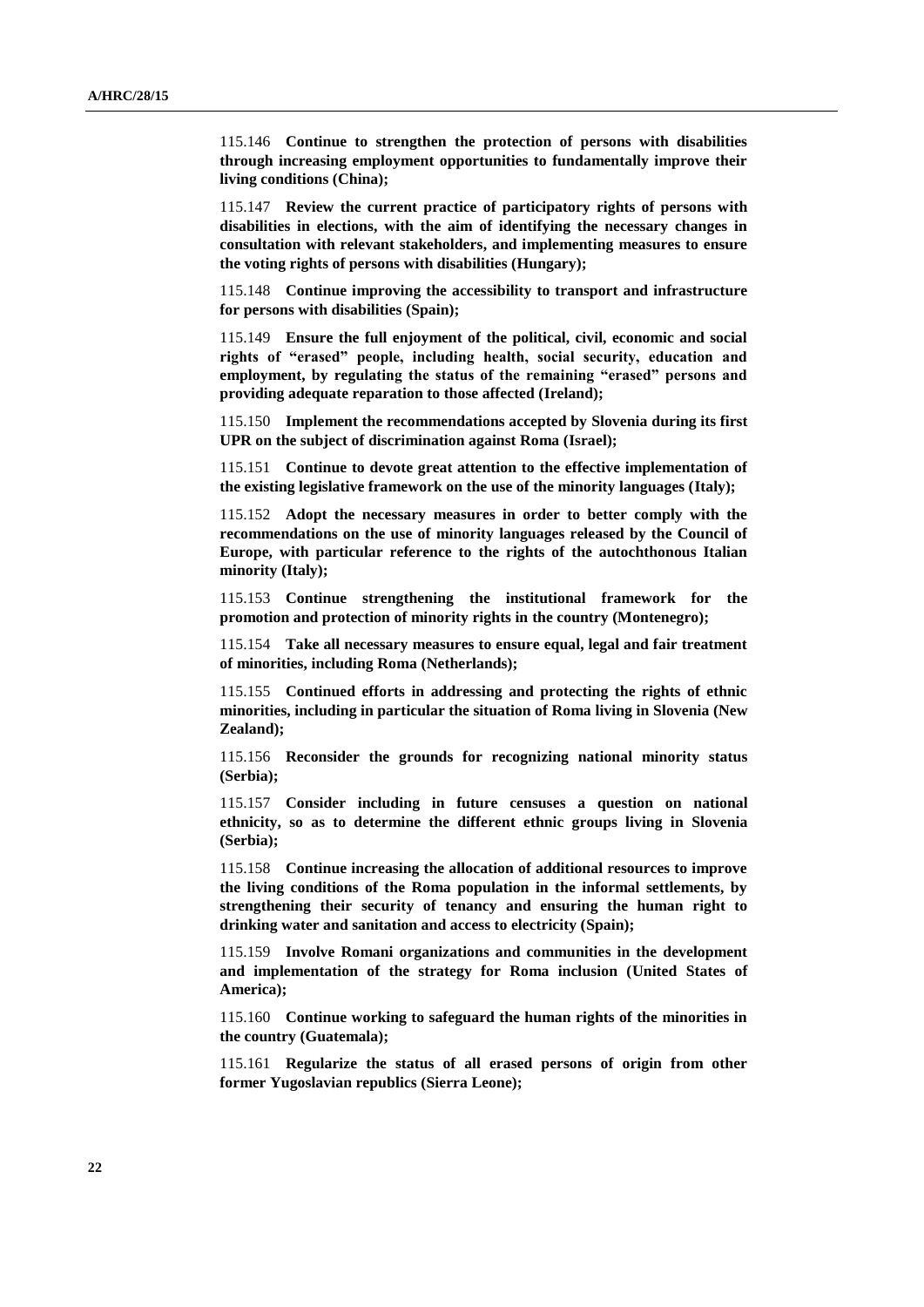115.162 **Take additional measures to tackle the problem of assimilation and to reduce the gap that exists between the legislative framework and its implementation with regard to the use of minority languages in public services (Hungary);** 

115.163 **Establish conventions that will guarantee the non-violation of migrants' rights (Nigeria).**

116. **All conclusions and/or recommendations contained in the present report reflect the position of the submitting State(s) and/or the State under review. They should not be construed as endorsed by the Working Group as a whole.**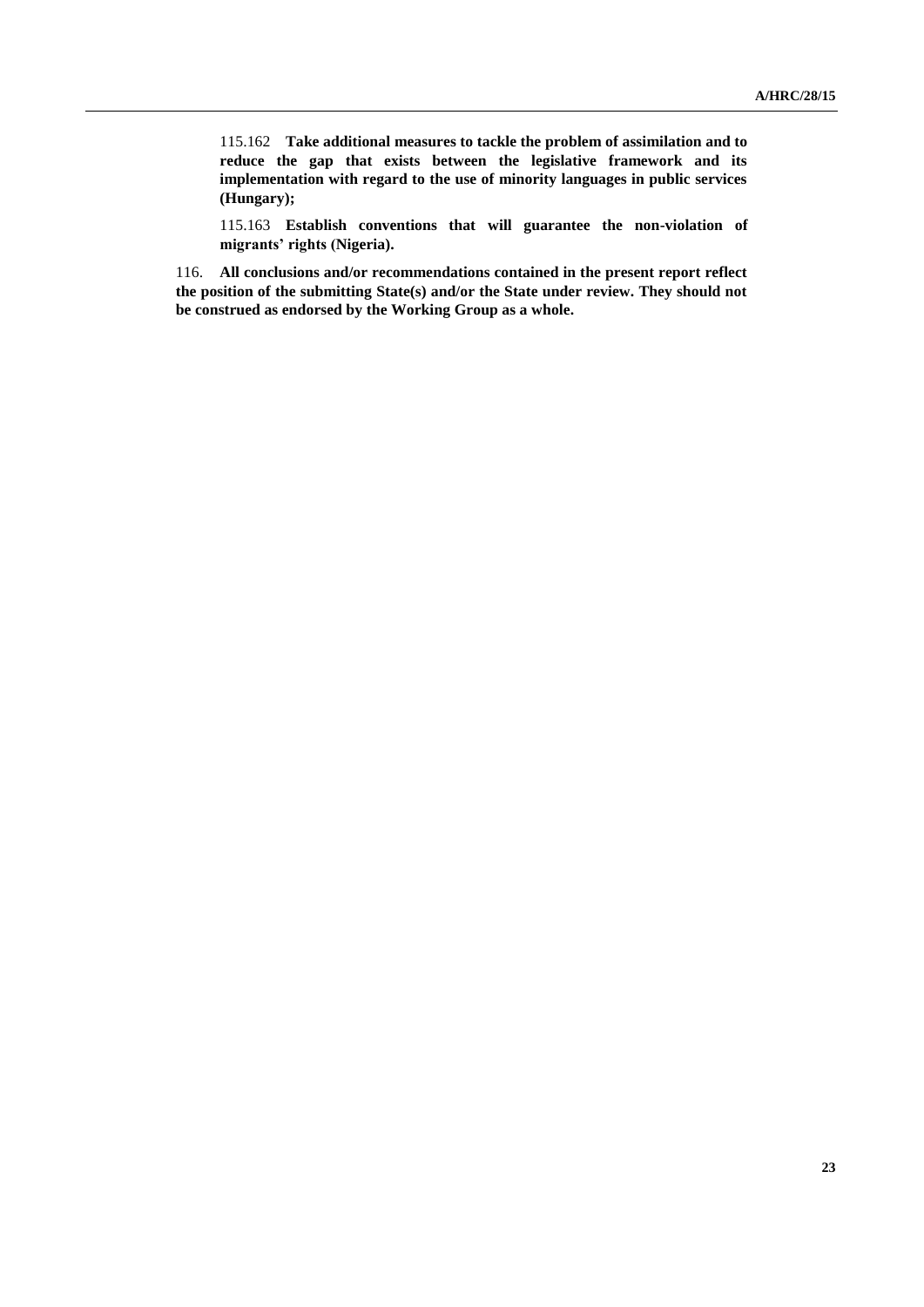### **Annex**

## **Composition of the delegation**

The delegation of Slovenia was headed by H.E. Mr. Goran Klemenčič, Minister of Justice and composed of the following members:

- H.E. Mr. Bogdan Benko, Ambassador, State Secretary, Ministry of Foreign Affairs, Deputy Head of Delegation;
- Mr. Stanko Baluh, Acting Director, Office of the Government of the Republic of Slovenia for National Minorities;
- Ms. Ružica Boškič, Acting Director-General, Family Affairs Directorate, Ministry of Labour, Family, Social Affairs and Equal Opportunities;
- Ms. Nina Gregori, Acting Director-General, Internal Administrative Affairs, Migration and Naturalization Directorate, Ministry of the Interior;
- Mr. Sašo Gazdić, Secretary, Head of the Cultural Diversity and Human Rights Service, Ministry of Culture;
- Mr. Ivo Holc, Police Councillor, Ministry of the Interior;
- Ms. Eva Tomič, Minister Plenipotentiary, Head of Human Rights Department, Ministry of Foreign Affairs;
- Ms. Nadja Čobal, Secretary, Ministry of Health;
- Mr. Sandi Čurin, Undersecretary, National Coordinator for Fight against Trafficking in Persons, Ministry of the Interior;
- Ms. Dragica Iskrenovič, Secretary, EU Coordination and International Affairs Service, Ministry of Agriculture, Forestry and Food;
- Ms. Jana Lovšin, Secretary, Social Affairs Directorate, Ministry of Labour, Family, Social Affairs and Equal Opportunities;
- Ms. Breda Bunič, Undersecretary, Ministry of Defence;
- Ms. Erika Rustja, Undersecretary, Ministry of Education, Science and Sport;
- Mr. Zoran Skubic, Undersecretary, Ministry of Justice;
- Ms. Karmen Šterbenc, Senior Adviser II, Labour market and Employment Directorate, Ministry of Labour, Family, Social Affairs and Equal Opportunities;
- Ms. Nina Ban Zlatev, Senior Adviser, Coordinator for International Cooperation, Ministry of Justice;
- Ms. Polona Mal Bitenc, Attaché, Human Rights Department, Ministry of Foreign Affairs;
- H.E. Mr. Vojislav Šuc, Ambassador, Permanent Representative of the Republic of Slovenia to the United Nations Office and other international organizations at Geneva;
- Ms. Špela Košir, First Secretary, Permanent Mission of the Republic of Slovenia to the United Nations Office and other international organizations at Geneva;